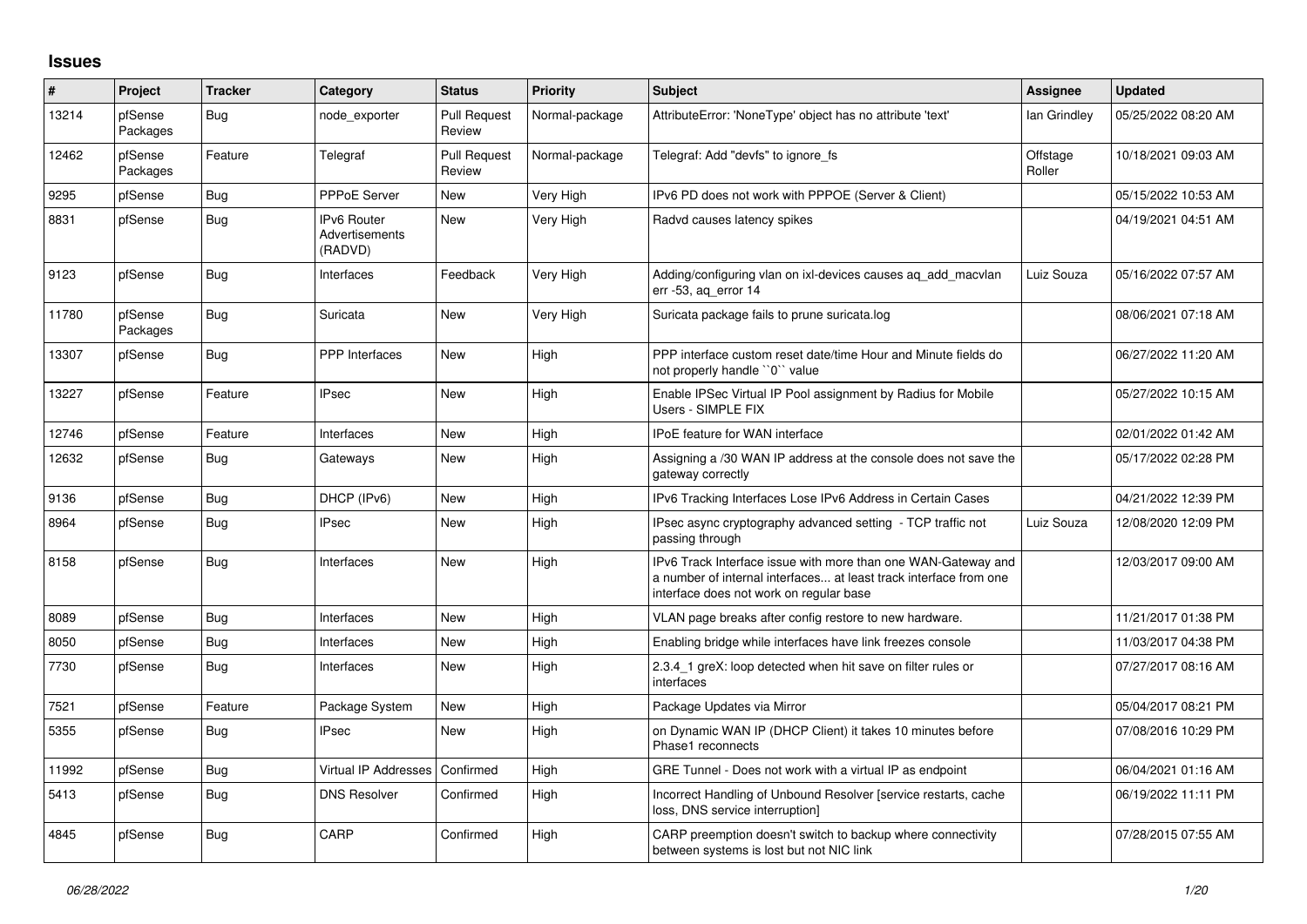| #     | Project             | <b>Tracker</b> | Category              | <b>Status</b>                 | <b>Priority</b> | <b>Subject</b>                                                                                            | Assignee              | <b>Updated</b>      |
|-------|---------------------|----------------|-----------------------|-------------------------------|-----------------|-----------------------------------------------------------------------------------------------------------|-----------------------|---------------------|
| 12853 | pfSense             | Bug            | <b>NAT Reflection</b> | Feedback                      | High            | Network Address Translation - Pure NAT pfsense freeze after<br>reboot                                     |                       | 02/22/2022 08:40 AM |
| 13180 | pfSense<br>Packages | <b>Bug</b>     | pfBlockerNG           | <b>New</b>                    | High            | High CPU Utilization with pfb_filter <sup>[]</sup> since PfBlockerNG update to<br>devel 3.1.0 4           |                       | 06/14/2022 08:00 AM |
| 13179 | pfSense<br>Packages | Feature        | pfBlockerNG           | <b>New</b>                    | High            | Search based on CIDR                                                                                      |                       | 05/17/2022 09:45 AM |
| 12932 | pfSense<br>Packages | Feature        | pfBlockerNG           | <b>New</b>                    | High            | pfblockerng per user whitelist                                                                            |                       | 03/11/2022 11:08 AM |
| 12732 | pfSense<br>Packages | <b>Bug</b>     | squidguard            | <b>New</b>                    | High            | Squid https filtering squidguard acl target list - erratic behaviour                                      |                       | 01/26/2022 09:11 AM |
| 12608 | pfSense<br>Packages | <b>Bug</b>     | WireGuard             | <b>New</b>                    | High            | WireGuard tunnels monitored by dpinger causing system to stop<br>routing completely in certain situations | Christian<br>McDonald | 12/16/2021 03:14 PM |
| 12520 | pfSense<br>Packages | Feature        | Squid                 | <b>New</b>                    | High            | [Squid] - Allow or Deny Mappings from IP/Host/GeoIP sources                                               |                       | 11/12/2021 02:13 PM |
| 11572 | pfSense<br>Packages | <b>Bug</b>     | pfBlockerNG           | New                           | High            | Auto created firewall rules have IPv4 as protocol only - even for<br>IPv6 lists.                          |                       | 06/25/2022 10:59 AM |
| 11563 | pfSense<br>Packages | <b>Bug</b>     | <b>BIND</b>           | <b>New</b>                    | High            | BIND GUI writes TXT records > 255 characters                                                              |                       | 02/27/2021 07:11 AM |
| 11534 | pfSense<br>Packages | Regression     | FreeRADIUS            | <b>New</b>                    | High            | FreeRADIUS EAP anonymous connection forbidden out-of-tunnel                                               |                       | 07/14/2021 02:32 AM |
| 11158 | pfSense<br>Packages | <b>Bug</b>     | <b>FRR</b>            | <b>New</b>                    | High            | <b>FRR Prefix Lists</b>                                                                                   |                       | 12/30/2020 04:55 PM |
| 10760 | pfSense<br>Packages | <b>Bug</b>     | <b>BIND</b>           | <b>New</b>                    | High            | pfSense BIND 9.14.12 server terminates due to assertion failure                                           |                       | 07/11/2020 04:53 PM |
| 10252 | pfSense<br>Packages | <b>Bug</b>     | pfBlockerNG           | <b>New</b>                    | High            | pfblockerng-devel                                                                                         |                       | 02/11/2020 05:18 PM |
| 9724  | pfSense<br>Packages | <b>Bug</b>     | pfBlockerNG           | <b>New</b>                    | High            | pfblockerng-firewall-filter-service-will-not-start                                                        |                       | 09/05/2019 06:32 AM |
| 9046  | pfSense<br>Packages | Feature        | Telegraf              | New                           | High            | telegraf feature request                                                                                  |                       | 02/18/2019 03:38 PM |
| 8513  | pfSense<br>Packages | <b>Bug</b>     | FreeRADIUS            | <b>New</b>                    | High            | Freeradius 3.x Idap problem                                                                               |                       | 02/18/2019 05:22 PM |
| 8438  | pfSense<br>Packages | <b>Bug</b>     | haproxy               | New                           | High            | haproxy: can't use ACL for cert with http-response actions                                                |                       | 05/24/2018 01:12 PM |
| 7388  | pfSense<br>Packages | Bug            | Suricata              | New                           | High            | Suricata does not property recognize MTU for PPPOE interfaces                                             |                       | 03/15/2017 05:17 AM |
| 6988  | pfSense<br>Packages | <b>Bug</b>     | Snort                 | New                           | High            | SNORT Package PHP memory error                                                                            |                       | 06/28/2018 10:00 PM |
| 12979 | pfSense<br>Packages | Bug            | Snort                 | <b>Pull Request</b><br>Review | High            | Snort Rules Update Process Using Deprecated FreeBSD<br>Subdirectory Name                                  | <b>Bill Meeks</b>     | 03/24/2022 09:02 AM |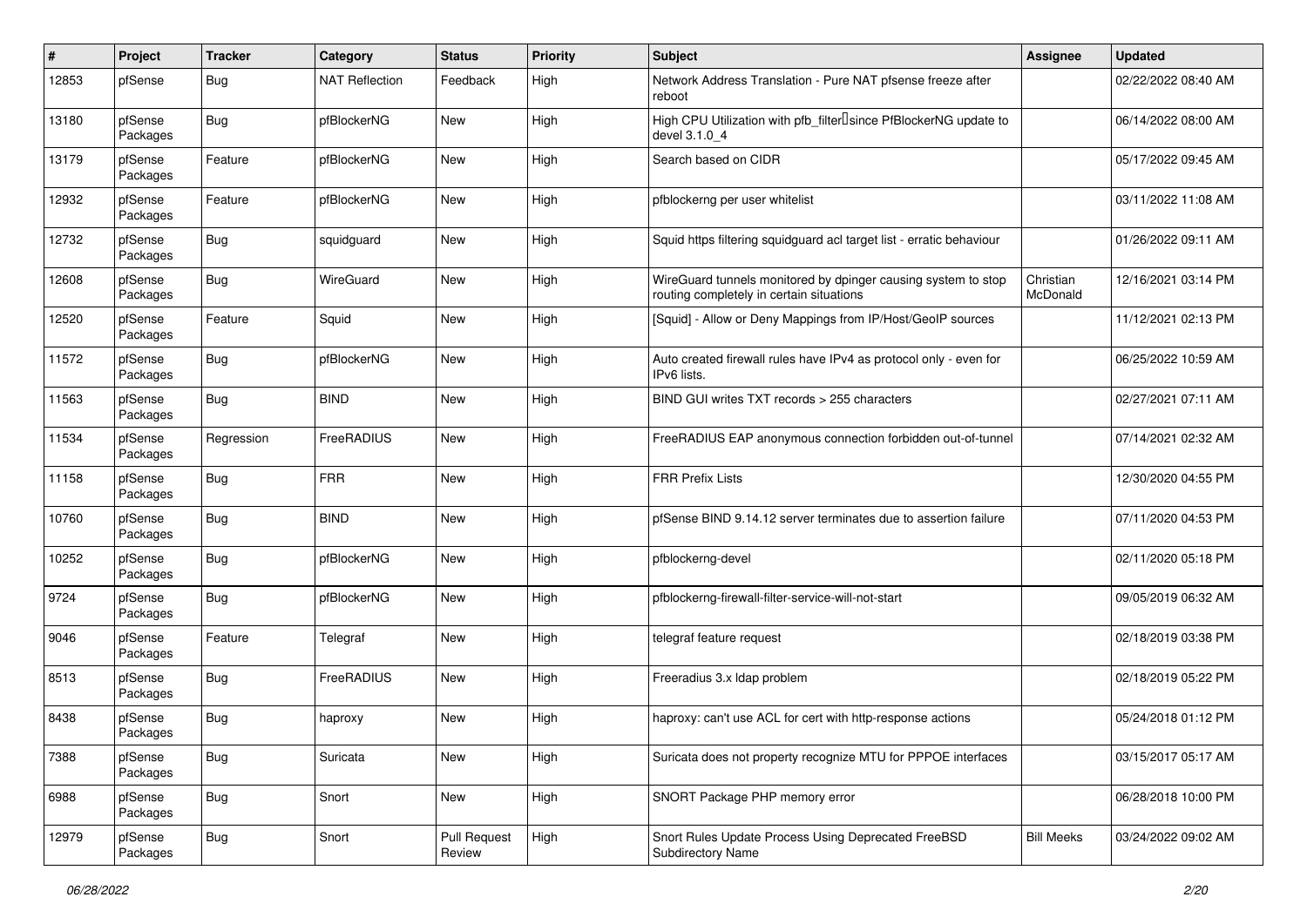| #     | <b>Project</b>      | <b>Tracker</b> | Category                 | <b>Status</b> | <b>Priority</b> | <b>Subject</b>                                                                                  | <b>Assignee</b>       | <b>Updated</b>      |
|-------|---------------------|----------------|--------------------------|---------------|-----------------|-------------------------------------------------------------------------------------------------|-----------------------|---------------------|
| 12354 | pfSense<br>Packages | Todo           | haproxy                  | Feedback      | High            | Update haproxy-devel to mitigate CVE-2021-40346                                                 | <b>Viktor Gurov</b>   | 05/12/2022 08:50 AM |
| 12160 | pfSense<br>Packages | Regression     | syslog-ng                | Feedback      | High            | An invalid configuration is generated when choosing TLS as the<br>default protocol              | Jim Pingle            | 07/23/2021 03:27 PM |
| 11135 | pfSense<br>Packages | <b>Bug</b>     | haproxy                  | Feedback      | High            | HAproxy OCSP reponse crontab bug                                                                | Viktor Gurov          | 09/10/2021 11:51 AM |
| 11936 | pfSense<br>Packages | Bug            | <b>FRR</b>               | Incomplete    | High            | FRR does not connect BGP when using password                                                    |                       | 05/19/2021 08:12 AM |
| 12607 | pfSense Plus        | Bug            | Hardware / Drivers       | <b>New</b>    | High            | Instability with Snort Inline with AWS Instances                                                |                       | 01/10/2022 09:03 PM |
| 13183 | pfSense Plus        | Regression     | Dashboard                | Feedback      | High            | ZFS module is loaded on systems without ZFS                                                     | Christian<br>McDonald | 05/23/2022 10:11 AM |
| 13305 | pfSense             | Feature        | Certificates             | <b>New</b>    | Normal          | Certificate Revocation page should show expiration date                                         |                       | 06/27/2022 10:26 AM |
| 13297 | pfSense             | Feature        | Routing                  | <b>New</b>    | Normal          | Support for Gateway Groups as Static Route destinations                                         |                       | 06/24/2022 07:41 AM |
| 13296 | pfSense             | Feature        | DHCP (IPv6)              | New           | Normal          | Add support for DHCP6 OPTION_PD_EXCLUDE (RFC 6603)                                              |                       | 06/24/2022 10:10 PM |
| 13293 | pfSense             | Feature        | <b>OpenVPN</b>           | <b>New</b>    | Normal          | Option to set auth-gen-token in OpenVPN GUI                                                     |                       | 06/21/2022 02:35 PM |
| 13288 | pfSense             | <b>Bug</b>     | Configuration<br>Backend | New           | Normal          | Encode FreeRADIUS Custom Options                                                                |                       | 06/20/2022 10:36 AM |
| 13287 | pfSense             | Feature        | Configuration<br>Backend | <b>New</b>    | Normal          | Encode OpenVPN Custom Options                                                                   |                       | 06/20/2022 10:33 AM |
| 13280 | pfSense             | <b>Bug</b>     | Unknown                  | <b>New</b>    | Normal          | Entries duplicated in /boot/loader.conf                                                         |                       | 06/19/2022 11:11 AM |
| 13279 | pfSense             | Bug            | Interfaces               | <b>New</b>    | Normal          | DHCP config override affects Gateway installation.                                              |                       | 06/17/2022 07:25 AM |
| 13277 | pfSense             | <b>Bug</b>     | <b>IGMP Proxy</b>        | New           | Normal          | IGMP Proxy webConfigurator Page Always Produces Error                                           |                       | 06/16/2022 07:50 PM |
| 13276 | pfSense             | <b>Bug</b>     | <b>IGMP Proxy</b>        | New           | Normal          | IGMP Proxy Error Message for Logging Links to System Log<br>Instead of Routing Log              |                       | 06/16/2022 07:48 PM |
| 13273 | pfSense             | <b>Bug</b>     | DHCP (IPv4)              | <b>New</b>    | Normal          | dhclient can use conflicting recorded leases                                                    |                       | 06/14/2022 11:07 AM |
| 13267 | pfSense             | <b>Bug</b>     | OpenVPN                  | New           | Normal          | dpinger continues to run on OpenVPN gateway after OpenVPN<br>service is stopped.                |                       | 06/12/2022 02:49 PM |
| 13264 | pfSense             | Feature        | <b>IPsec</b>             | New           | Normal          | IPSec Phase2 select multiple PFS key groups                                                     |                       | 06/10/2022 04:29 PM |
| 13260 | pfSense             | Feature        | Authentication           | <b>New</b>    | Normal          | Add support for OpenVPN static-challenge                                                        |                       | 06/09/2022 02:04 PM |
| 13256 | pfSense             | Feature        | DHCP (IPv4)              | New           | Normal          | Better handling of duplicate IPs in static DHCP assignments                                     |                       | 06/11/2022 04:51 PM |
| 13254 | pfSense             | Bug            | <b>DNS Resolver</b>      | New           | Normal          | DNS resolver does not update "unbound.conf" file during link<br>down events                     |                       | 06/08/2022 07:55 AM |
| 13253 | pfSense             | <b>Bug</b>     | DHCP (IPv6)              | <b>New</b>    | Normal          | "dhcp6c" is not restarted when applying settings when multiple<br>WANs are configured for DHCP6 |                       | 06/06/2022 02:58 PM |
| 13252 | pfSense             | <b>Bug</b>     | Upgrade                  | New           | Normal          | reduce frequency of php-fpm socket connection attempts from<br>check reload status              |                       | 06/12/2022 11:11 AM |
| 13249 | pfSense             | <b>Bug</b>     | Console Menu             | New           | Normal          | Running playback comands multiple times results in PHP error                                    |                       | 06/06/2022 07:02 AM |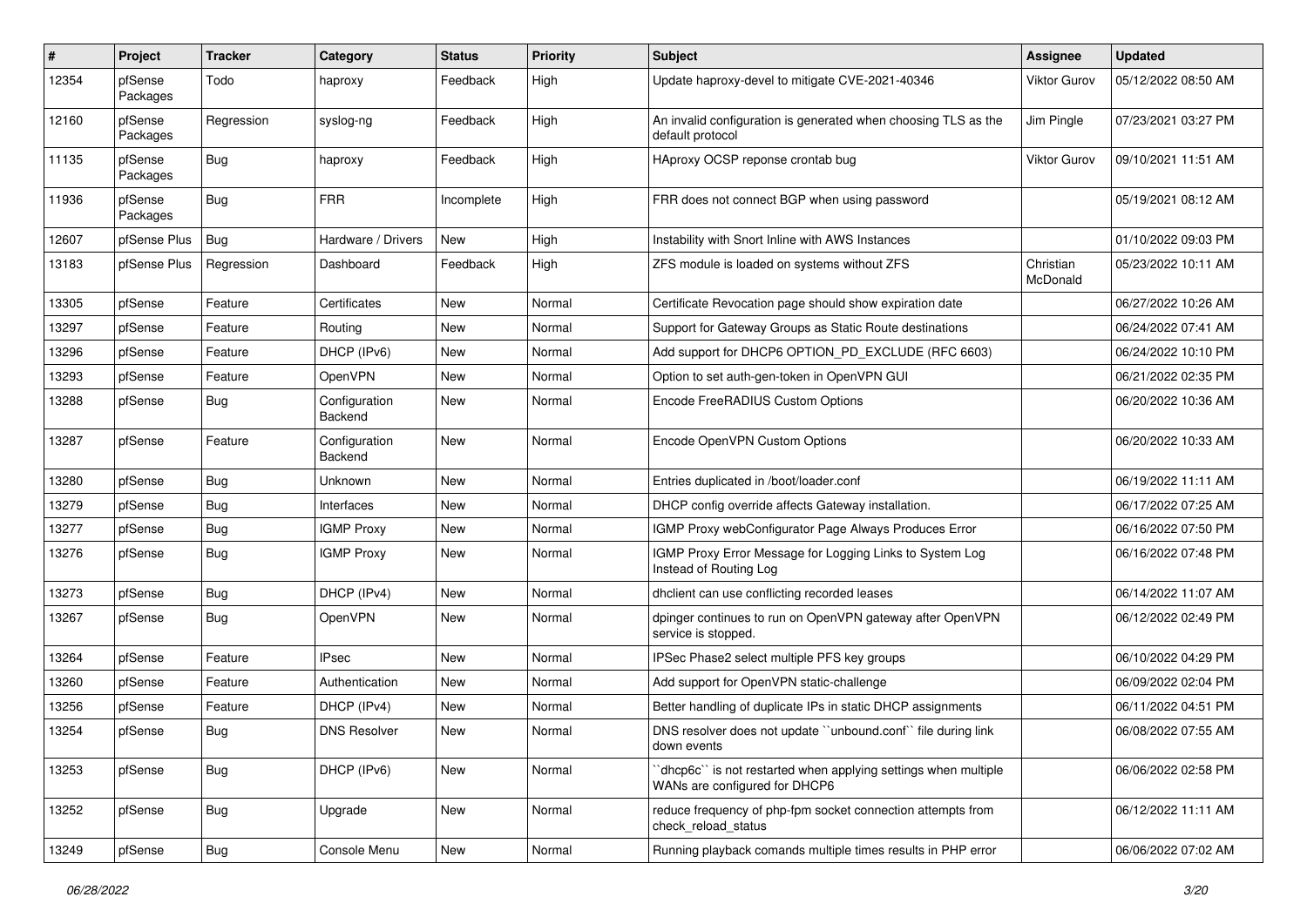| ∦     | Project | <b>Tracker</b> | Category                        | <b>Status</b> | <b>Priority</b> | Subject                                                                                                  | <b>Assignee</b>     | <b>Updated</b>      |
|-------|---------|----------------|---------------------------------|---------------|-----------------|----------------------------------------------------------------------------------------------------------|---------------------|---------------------|
| 13248 | pfSense | Regression     | DHCP (IPv6)                     | New           | Normal          | IPv6 Router Advertisements runs when config.xml does not<br>contain an entry for the interface           |                     | 06/05/2022 07:44 PM |
| 13244 | pfSense | Feature        | Web Interface                   | <b>New</b>    | Normal          | Add help text under Timezone settings in the GUI                                                         |                     | 06/03/2022 01:00 PM |
| 13242 | pfSense | Feature        | <b>Gateway Monitoring</b>       | New           | Normal          | Enhancements to static route creation/deletion for dpinger monitor<br>IPs                                |                     | 06/03/2022 11:20 AM |
| 13240 | pfSense | Bug            | Rules / NAT                     | <b>New</b>    | Normal          | Dynamic NPt entry UI has a couple quirks                                                                 |                     | 06/02/2022 09:32 PM |
| 13237 | pfSense | Bug            | DHCP (IPv6)                     | New           | Normal          | dhcp6c script cannot be executed safely                                                                  |                     | 06/01/2022 11:20 AM |
| 13228 | pfSense | <b>Bug</b>     | Interfaces                      | New           | Normal          | Recovering interface gateway may not be added back into<br>gateway groups and rules when expected        | Jim Pingle          | 05/28/2022 01:14 PM |
| 13225 | pfSense | Bug            | Interfaces                      | <b>New</b>    | Normal          | Bridges with QinQ interfaces not properly set up at boot                                                 | <b>Viktor Gurov</b> | 05/27/2022 08:19 AM |
| 13224 | pfSense | Bug            | Notifications                   | New           | Normal          | Email notification flood when UPS (NUT) and WAN send<br>notifications                                    |                     | 05/27/2022 01:58 AM |
| 13222 | pfSense | <b>Bug</b>     | UPnP/NAT-PMP                    | <b>New</b>    | Normal          | CARP IP does not listen for NAT-PMP packets                                                              |                     | 05/26/2022 02:28 PM |
| 13217 | pfSense | Bug            | DHCP (IPv4)                     | New           | Normal          | dhclient using default pid file location which does not exist                                            | <b>Viktor Gurov</b> | 05/26/2022 08:09 AM |
| 13187 | pfSense | Documentation  | Upgrade                         | <b>New</b>    | Normal          | Azure Frequently asked questions                                                                         |                     | 05/20/2022 06:52 AM |
| 13167 | pfSense | <b>Bug</b>     | Dynamic DNS                     | New           | Normal          | phpDynDNS: DigitalOcean ddns update fails (bad request, invalid<br>character '-' in request id)          |                     | 06/16/2022 09:30 PM |
| 13158 | pfSense | Bug            | Web Interface                   | New           | Normal          | Input validation error when applying limiter changes                                                     |                     | 05/14/2022 05:32 PM |
| 13102 | pfSense | <b>Bug</b>     | <b>IPsec</b>                    | <b>New</b>    | Normal          | Deleting an IPSec tunnel doesn't destroy the SA (SADs/SPDs),<br>causes crash in status ipsec.php         | Viktor Gurov        | 05/20/2022 01:07 PM |
| 13091 | pfSense | Feature        | OpenVPN                         | <b>New</b>    | Normal          | RFE: Ability to specify the order of OpenVPN Authentication<br>servers                                   |                     | 04/22/2022 04:30 PM |
| 13090 | pfSense | Bug            | OpenVPN                         | <b>New</b>    | Normal          | OpenVPN: do not use legacy deprecated netbios settings                                                   | Jim Pingle          | 04/22/2022 11:19 AM |
| 13089 | pfSense | <b>Bug</b>     | OpenVPN                         | New           | Normal          | OpenVPN: fix some netbios options were preserved even if teh<br>Netbios option was unchecked             | Jim Pingle          | 04/22/2022 11:06 AM |
| 13088 | pfSense | <b>Bug</b>     | OpenVPN                         | New           | Normal          | OpenVPN Client Overrides: properly hide/show form fields                                                 | Jim Pingle          | 06/08/2022 09:15 AM |
| 13087 | pfSense | <b>Bug</b>     | OpenVPN                         | <b>New</b>    | Normal          | OpenVPN Server: hide WINS servers list when netbios option is<br>unchecked while WINS servers is checked |                     | 04/22/2022 10:29 AM |
| 13076 | pfSense | <b>Bug</b>     | Gateway Monitoring   New        |               | Normal          | Marking a gateway as down does not affect IPsec entries using<br>gateway groups                          |                     | 06/03/2022 10:32 AM |
| 13068 | pfSense | Bug            | Aliases / Tables                | New           | Normal          | Error loading rules when URL Table IPs content is empty                                                  |                     | 04/17/2022 09:07 PM |
| 13067 | pfSense | <b>Bug</b>     | FilterDNS                       | New           | Normal          | filterdns resolve interval is twice the intended value                                                   |                     | 04/17/2022 07:45 PM |
| 13058 | pfSense | Todo           | Rules / NAT                     | New           | Normal          | Add static routes and directly connected networks back to policy<br>route negation rules                 |                     | 04/13/2022 08:05 AM |
| 13054 | pfSense | Feature        | Package System                  | New           | Normal          | Package plugin hook for web server configuration stanzas                                                 | Jim Pingle          | 04/12/2022 03:04 PM |
| 13051 | pfSense | Bug            | <b>Traffic Shaper</b><br>(ALTQ) | New           | Normal          | Firewall traffic shaper by interface selection unknow                                                    |                     | 04/12/2022 07:03 AM |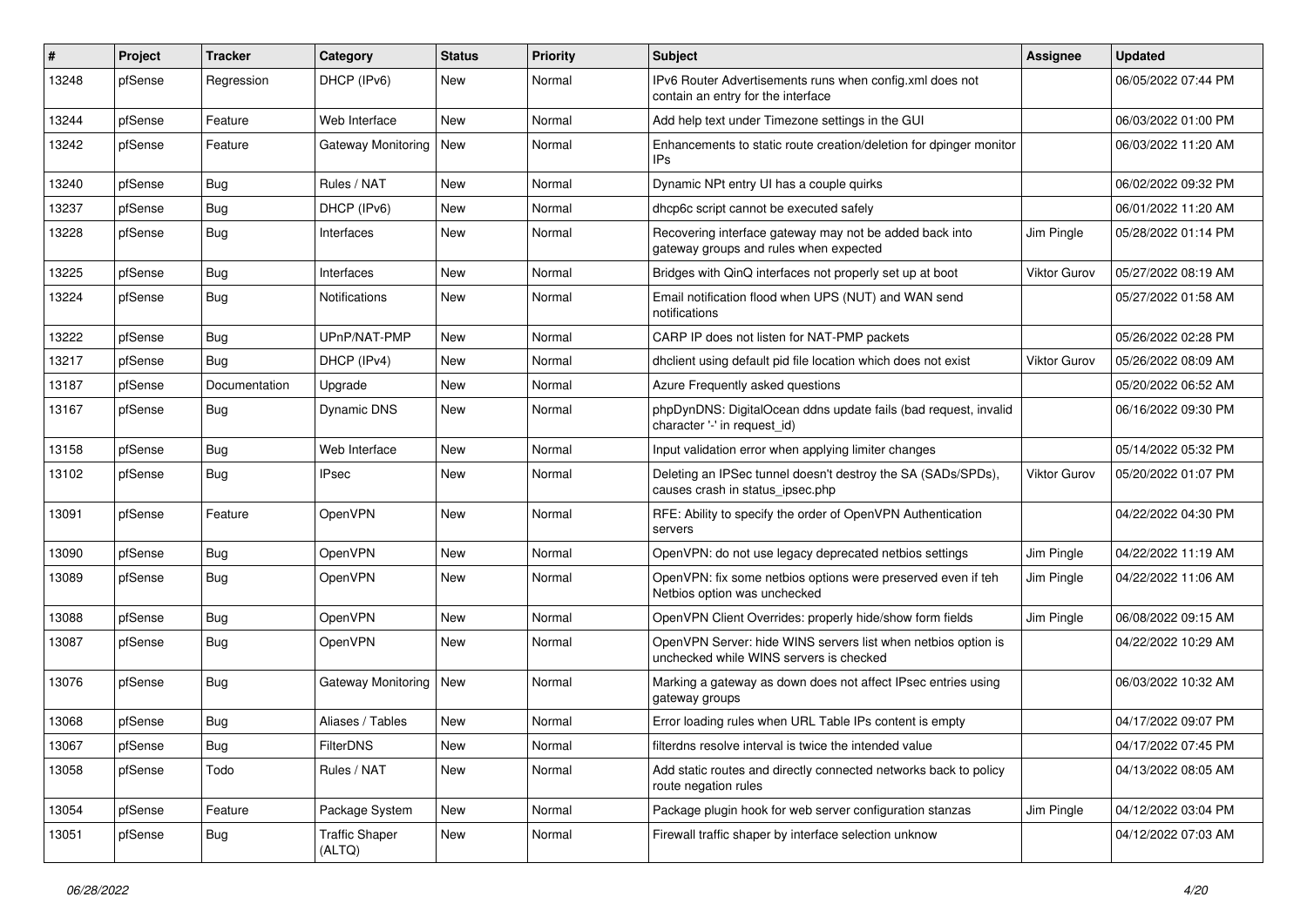| #     | Project | <b>Tracker</b> | Category                                        | <b>Status</b> | Priority | <b>Subject</b>                                                                                | Assignee          | <b>Updated</b>      |
|-------|---------|----------------|-------------------------------------------------|---------------|----------|-----------------------------------------------------------------------------------------------|-------------------|---------------------|
| 13046 | pfSense | <b>Bug</b>     | Rules / NAT                                     | New           | Normal   | Floating rule applied to IPv6 interface with a SLAAC DHCPv6<br>gateway reports error on boot  |                   | 04/11/2022 09:50 AM |
| 13017 | pfSense | Feature        | Packet Capture                                  | <b>New</b>    | Normal   | Packet capture: add preview results while capture is running                                  |                   | 04/09/2022 11:08 AM |
| 13014 | pfSense | <b>Bug</b>     | IPsec                                           | <b>New</b>    | Normal   | Charon. vici can get in a bad state                                                           | Mateusz<br>Guzik  | 05/24/2022 05:05 PM |
| 13009 | pfSense | Feature        | OpenVPN                                         | New           | Normal   | Add option for multiple remote addresses to OpenVPN Client                                    |                   | 03/31/2022 12:42 PM |
| 13003 | pfSense | <b>Bug</b>     | Hardware / Drivers                              | New           | Normal   | Malicious Driver Detection event on ixl driver                                                |                   | 06/25/2022 05:00 PM |
| 12960 | pfSense | <b>Bug</b>     | Installer                                       | <b>New</b>    | Normal   | VGA installer image defaults to serial console, serial console is<br>default in GUI settings  |                   | 05/10/2022 03:19 PM |
| 12950 | pfSense | <b>Bug</b>     | Routing                                         | <b>New</b>    | Normal   | OpenVPN as default gateway does not get set at boot time                                      |                   | 04/09/2022 05:46 PM |
| 12942 | pfSense | Bug            | Gateways                                        | New           | Normal   | Code to kill states for old gateway when reconnecting an interface<br>is incorrect            | Jim Pingle        | 03/22/2022 01:25 PM |
| 12938 | pfSense | <b>Bug</b>     | <b>IPv6 Router</b><br>Advertisements<br>(RADVD) | <b>New</b>    | Normal   | MaxRtrAdvInterval would allow stale DNS servers to be deleted<br>faster                       |                   | 03/12/2022 09:37 AM |
| 12927 | pfSense | Bug            | OpenVPN                                         | <b>New</b>    | Normal   | OpenVPN with OCSP enabled allows connections with revoked<br>certificates                     |                   | 03/24/2022 08:22 AM |
| 12922 | pfSense | Bug            | DHCP (IPv4)                                     | New           | Normal   | Classless static routes received on DHCP WAN can override<br>chosen default gateway           |                   | 03/28/2022 10:08 AM |
| 12905 | pfSense | Bug            | Web Interface                                   | New           | Normal   | Add VLAN Re-assignment to Import Interface Mismatch Wizard                                    |                   | 03/07/2022 08:05 AM |
| 12903 | pfSense | Feature        | Notifications                                   | <b>New</b>    | Normal   | alternative authentication methods for email notifications?                                   |                   | 03/07/2022 07:52 AM |
| 12888 | pfSense | <b>Bug</b>     | Rules / NAT                                     | New           | Normal   | pfSense sends un-NATed packets during OpenVPN startup                                         |                   | 03/01/2022 03:13 PM |
| 12875 | pfSense | <b>Bug</b>     | Package System                                  | New           | Normal   | Import zabbix-agent6 and zabbix-proxy6 from FreeBSD Ports                                     |                   | 05/28/2022 06:50 PM |
| 12874 | pfSense | Feature        | OpenVPN                                         | <b>New</b>    | Normal   | OpenVPN RADIUS Framed-Pool                                                                    |                   | 02/25/2022 02:24 PM |
| 12857 | pfSense | <b>Bug</b>     | Gateways                                        | New           | Normal   | Firewall gateway goes away when making changes to Bridge0<br>device                           |                   | 02/27/2022 11:20 AM |
| 12849 | pfSense | <b>Bug</b>     | <b>Operating System</b>                         | <b>New</b>    | Normal   | pfsync kernel crash on reboot                                                                 | Mateusz<br>Guzik  | 02/22/2022 02:02 PM |
| 12848 | pfSense | Feature        | Dynamic DNS                                     | <b>New</b>    | Normal   | Evaluation of the DynDNS "Result Match" string                                                |                   | 02/22/2022 02:01 AM |
| 12828 | pfSense | Bug            | Wireless                                        | New           | Normal   | pfSense keeps crashing (Fatal trap 12: page fault while in kernel<br>mode)                    |                   | 02/21/2022 07:55 AM |
| 12823 | pfSense | <b>Bug</b>     | DHCP (IPv6)                                     | New           | Normal   | Multiple DHCP6 WAN connections PPPoE interface 'defached'<br>status                           |                   | 02/18/2022 05:39 AM |
| 12811 | pfSense | Bug            | Gateway Monitoring                              | New           | Normal   | Services are not restarted when PPP interfaces connect                                        | Jim Pingle        | 05/31/2022 05:34 PM |
| 12797 | pfSense | <b>Bug</b>     | UPnP/NAT-PMP                                    | New           | Normal   | UPnP+STUN forms invalid outbound NAT rules using the external<br>address discovered from STUN |                   | 02/15/2022 01:01 PM |
| 12782 | pfSense | Todo           | Build / Release                                 | New           | Normal   | Disable compatibility flag                                                                    | <b>Brad Davis</b> | 05/17/2022 02:33 PM |
| 12774 | pfSense | <b>Bug</b>     | Backup / Restore                                | New           | Normal   | Picture widget image is not saved in backup                                                   |                   | 04/04/2022 04:48 AM |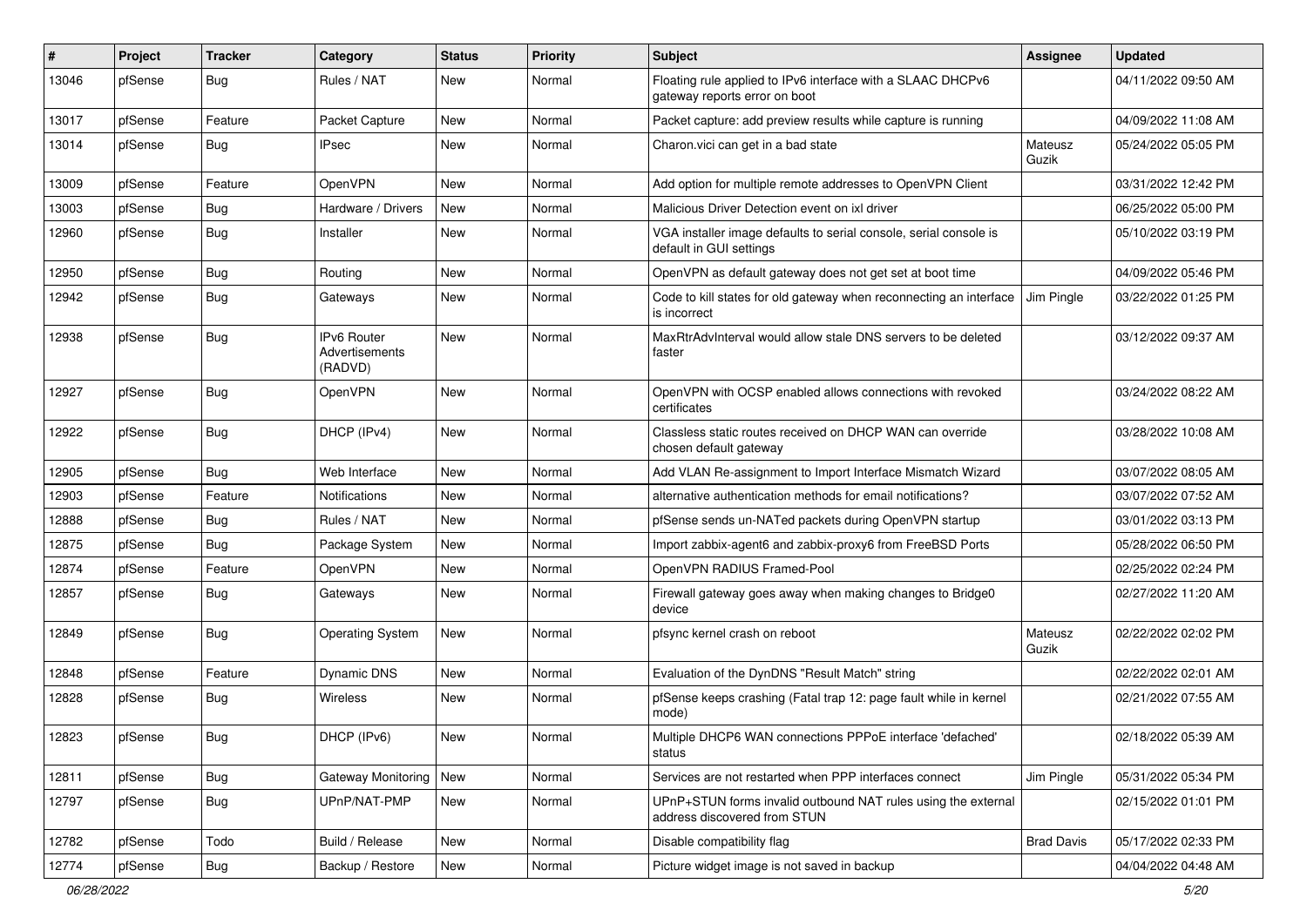| #     | Project | <b>Tracker</b> | Category                   | <b>Status</b> | Priority | <b>Subject</b>                                                                                                         | Assignee              | <b>Updated</b>      |
|-------|---------|----------------|----------------------------|---------------|----------|------------------------------------------------------------------------------------------------------------------------|-----------------------|---------------------|
| 12768 | pfSense | Feature        | Upgrade                    | <b>New</b>    | Normal   | pfSense-repo: Make sure default config file exists                                                                     |                       | 05/17/2022 02:32 PM |
| 12764 | pfSense | Bug            | Gateways                   | <b>New</b>    | Normal   | VTI gateway status is pending after assigning the VTI interface                                                        |                       | 02/07/2022 05:41 AM |
| 12762 | pfSense | <b>Bug</b>     | <b>IPsec</b>               | New           | Normal   | IPsec keep alive check ignores Child SA Start Action                                                                   | <b>Viktor Gurov</b>   | 02/07/2022 11:21 AM |
| 12747 | pfSense | <b>Bug</b>     | Logging                    | <b>New</b>    | Normal   | System log is filled by sshquard                                                                                       |                       | 05/03/2022 03:08 AM |
| 12737 | pfSense | Bug            | Certificates               | <b>New</b>    | Normal   | CApath is not defined by default in curl                                                                               |                       | 05/17/2022 02:30 PM |
| 12730 | pfSense | Bug            | Captive Portal             | <b>New</b>    | Normal   | RADIUS accounting does not work if WAN is down                                                                         |                       | 01/26/2022 05:13 AM |
| 12726 | pfSense | <b>Bug</b>     | Authentication             | <b>New</b>    | Normal   | LDAP select container button auto populate                                                                             |                       | 01/25/2022 01:48 PM |
| 12715 | pfSense | <b>Bug</b>     | Authentication             | <b>New</b>    | Normal   | Long system startup time when LDAP is configured and<br>unavailable during startup.                                    | Christian<br>McDonald | 01/24/2022 05:50 AM |
| 12708 | pfSense | <b>Bug</b>     | Aliases / Tables           | <b>New</b>    | Normal   | alias with non resolving DNS entry breaks underlying pf table                                                          |                       | 02/20/2022 06:13 PM |
| 12679 | pfSense | Feature        | Interfaces                 | <b>New</b>    | Normal   | Remind user to update DHCPv6 range when changing interface<br>IPv6 prefix                                              |                       | 01/12/2022 07:36 AM |
| 12676 | pfSense | Feature        | Rules / NAT                | <b>New</b>    | Normal   | Add the Tagged option on the Port Forward rules edit page                                                              |                       | 01/11/2022 05:52 AM |
| 12665 | pfSense | Feature        | Rules / NAT                | <b>New</b>    | Normal   | Ability to add custom pf rules from the GUI                                                                            |                       | 01/07/2022 09:30 AM |
| 12648 | pfSense | <b>Bug</b>     | Captive Portal             | New           | Normal   | Undocumented variables 'listenporthttp' and 'listenporthttps'                                                          |                       | 12/28/2021 10:44 AM |
| 12645 | pfSense | Bug            | <b>IPsec</b>               | <b>New</b>    | Normal   | `filterdns`` does not monitor remote IPsec gateways for IPv6<br>address changes                                        | Viktor Gurov          | 06/27/2022 07:20 AM |
| 12625 | pfSense | Feature        | Logging                    | <b>New</b>    | Normal   | Granular logging options for default firewall rules.                                                                   |                       | 12/21/2021 06:39 PM |
| 12612 | pfSense | <b>Bug</b>     | <b>DNS Resolver</b>        | <b>New</b>    | Normal   | DNS Resolver is restarted during every "rc.newwanip" event                                                             |                       | 06/03/2022 07:13 AM |
| 12602 | pfSense | Feature        | Dynamic DNS                | <b>New</b>    | Normal   | DHCPv6 should allow DDNS Client updates for hosts                                                                      |                       | 12/15/2021 11:00 AM |
| 12600 | pfSense | Feature        | Aliases / Tables           | <b>New</b>    | Normal   | allow custom mask for a network alias created from a FQDN                                                              |                       | 12/15/2021 10:50 AM |
| 12581 | pfSense | Regression     | DHCP (IPv6)                | <b>New</b>    | Normal   | CARP IPv6 assigned address does not get advertised to<br>endpoints with RADV                                           |                       | 12/16/2021 02:34 PM |
| 12563 | pfSense | <b>Bug</b>     | OpenVPN                    | <b>New</b>    | Normal   | OpenVPN server doesn't support Framed-IPv6-Address RADIUS<br>attribute                                                 |                       | 12/03/2021 11:19 AM |
| 12553 | pfSense | Feature        | Backup / Restore           | <b>New</b>    | Normal   | Auto Config Backup: Allow selecting multiple backups for deletion                                                      |                       | 02/22/2022 04:27 AM |
| 12552 | pfSense | Bug            | OpenVPN                    | <b>New</b>    | Normal   | "Pull DNS" option within OpenVPN client does not cause pfSense<br>to use DNS servers assigned by remote OpenVPN server |                       | 12/08/2021 08:45 AM |
| 12549 | pfSense | Regression     | <b>IPsec</b>               | New           | Normal   | Per-user Mobile IPsec settings are not applied to connecting<br>mobile clients                                         | Jim Pingle            | 04/26/2022 07:50 AM |
| 12542 | pfSense | Bug            | Virtual IP Addresses   New |               | Normal   | Cannot assign a same IPv6 Link-Local address to different<br>interfaces                                                |                       | 11/25/2021 01:41 AM |
| 12535 | pfSense | Documentation  | Routing                    | <b>New</b>    | Normal   | Negate Rules function does not match the description                                                                   |                       | 11/19/2021 02:03 PM |
| 12519 | pfSense | Bug            | Authentication             | <b>New</b>    | Normal   | Fail authentication using special character in password via the<br><b>LDAP</b> connector                               |                       | 11/12/2021 07:39 AM |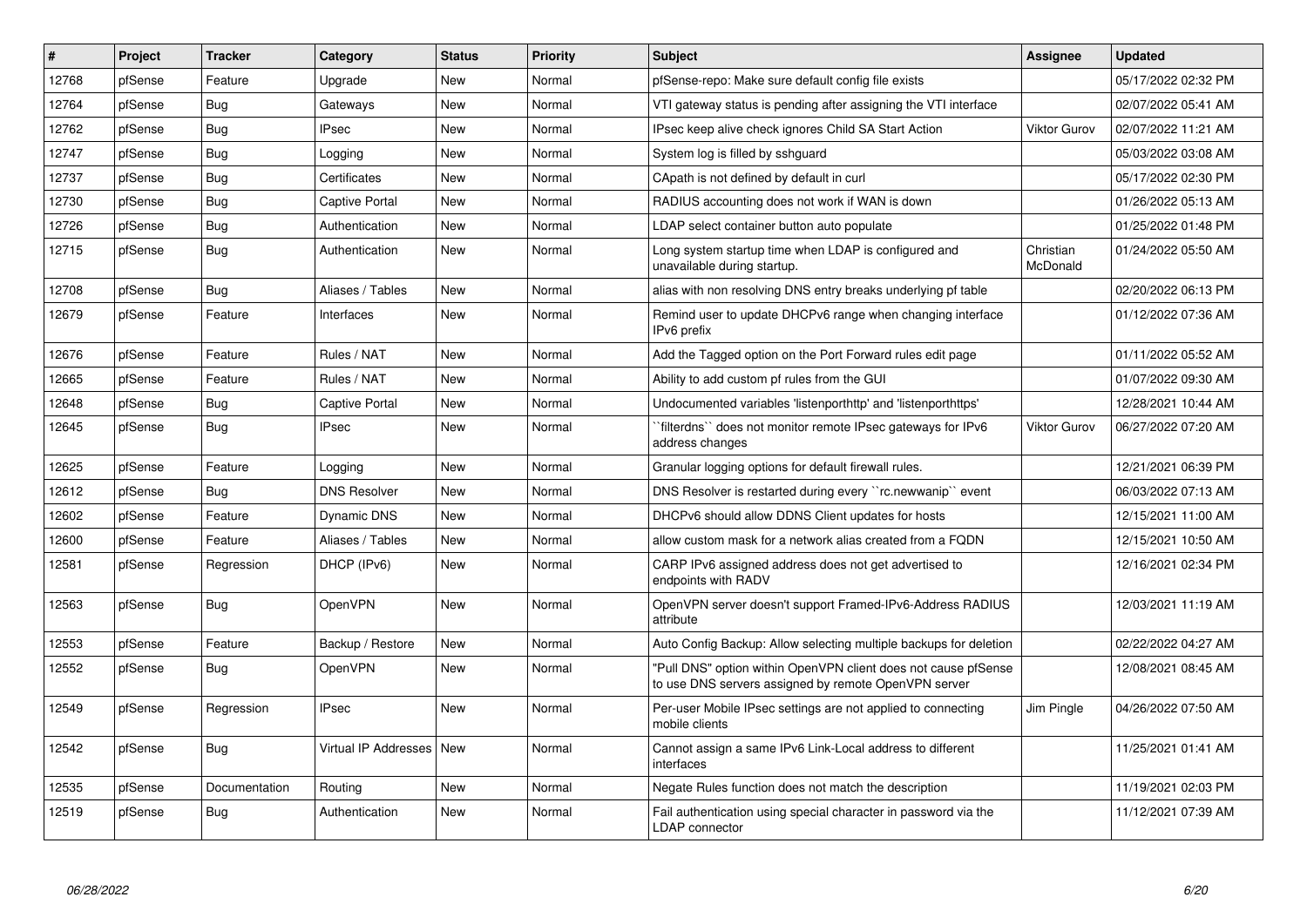| #     | Project | <b>Tracker</b> | Category                 | <b>Status</b> | <b>Priority</b> | Subject                                                                                                                             | <b>Assignee</b> | <b>Updated</b>      |
|-------|---------|----------------|--------------------------|---------------|-----------------|-------------------------------------------------------------------------------------------------------------------------------------|-----------------|---------------------|
| 12509 | pfSense | <b>Bug</b>     | OpenVPN                  | New           | Normal          | Deffered authentication does not work with auth-gen-token<br>external-auth or pusk "auth-token"                                     |                 | 11/08/2021 04:01 AM |
| 12508 | pfSense | <b>Bug</b>     | <b>DHCP Relay</b>        | New           | Normal          | DHCP Relay over VPN                                                                                                                 |                 | 11/06/2021 11:25 AM |
| 12504 | pfSense | <b>Bug</b>     | Interfaces               | <b>New</b>    | Normal          | BCM57412 NetXtreme-E 10Gb RDMA Ethernet controller issue                                                                            |                 | 11/05/2021 04:51 AM |
| 12483 | pfSense | <b>Bug</b>     | Configuration<br>Backend | New           | Normal          | GUI creates inconsistent config.xml                                                                                                 |                 | 10/23/2021 06:48 AM |
| 12473 | pfSense | Feature        | IPsec                    | New           | Normal          | Allow user adjustment of IPsec Keep Alive periodic checks                                                                           |                 | 12/22/2021 05:59 AM |
| 12467 | pfSense | <b>Bug</b>     | <b>Captive Portal</b>    | <b>New</b>    | Normal          | CP error on client disconnect after reboot                                                                                          |                 | 10/17/2021 05:35 AM |
| 12459 | pfSense | Todo           | Virtual IP Addresses     | New           | Normal          | Add IP Alias subnet input validation                                                                                                |                 | 10/15/2021 09:35 AM |
| 12458 | pfSense | Feature        | Authentication           | <b>New</b>    | Normal          | Use "unixHomeDirectory" instead of "homeDirectory" when LDAP<br>authentication server is Active Directory                           |                 | 10/15/2021 08:18 AM |
| 12451 | pfSense | <b>Bug</b>     | Virtual IP Addresses     | <b>New</b>    | Normal          | deleteVIP() does not check RFC2136 Update Source                                                                                    |                 | 10/13/2021 10:06 AM |
| 12436 | pfSense | <b>Bug</b>     | PPPoE Server             | New           | Normal          | Pppoe server config gui does not allow setting of chap<br>authentication, and sets the network start address for allocation to<br>U |                 | 10/21/2021 08:15 AM |
| 12421 | pfSense | Bug            | Rules / NAT              | <b>New</b>    | Normal          | IPV6 limiter bug                                                                                                                    |                 | 10/02/2021 08:44 AM |
| 12401 | pfSense | <b>Bug</b>     | <b>Traffic Graphs</b>    | <b>New</b>    | Normal          | Traffic graphs with untagged and tagged VLAN on same interface                                                                      |                 | 09/23/2021 09:18 PM |
| 12382 | pfSense | Regression     | OpenVPN                  | <b>New</b>    | Normal          | Certificate Depth checking creates OpenVPN micro-outages every<br>time a user authenticates after 2.5.2 upgrade                     |                 | 01/17/2022 04:17 AM |
| 12367 | pfSense | Todo           | Installer                | <b>New</b>    | Normal          | ZFS: Do not show memstick disk on target list                                                                                       |                 | 09/13/2021 07:37 AM |
| 12357 | pfSense | <b>Bug</b>     | Captive Portal           | <b>New</b>    | Normal          | Captive Portal popup Logout button loads full login page in popup<br>when clicked                                                   |                 | 10/27/2021 12:10 PM |
| 12335 | pfSense | <b>Bug</b>     | <b>IPsec</b>             | <b>New</b>    | Normal          | IPsec DNS inefficiency                                                                                                              | Jim Pingle      | 04/26/2022 07:50 AM |
| 12300 | pfSense | Feature        | Hardware / Drivers       | <b>New</b>    | Normal          | Add Aquantia Atlantic driver to pfsense                                                                                             |                 | 09/14/2021 06:49 AM |
| 12283 | pfSense | <b>Bug</b>     | Authentication           | <b>New</b>    | Normal          | LDAP/RADIUS authentication servers configuration does not<br>allow source IP address to be specified                                |                 | 08/20/2021 01:15 AM |
| 12259 | pfSense | <b>Bug</b>     | <b>Operating System</b>  | <b>New</b>    | Normal          | Intel em NICs Suffering Performance Degradation on FreeBSD12                                                                        |                 | 02/25/2022 09:28 PM |
| 12249 | pfSense | <b>Bug</b>     | Backup / Restore         | <b>New</b>    | Normal          | HAProxy causing failed ACB backups                                                                                                  |                 | 11/15/2021 11:58 PM |
| 12243 | pfSense | Todo           | Package System           | <b>New</b>    | Normal          | Implement "``plugin_interfaces()``                                                                                                  |                 | 02/07/2022 03:50 AM |
| 12190 | pfSense | Feature        | Rules / NAT              | New           | Normal          | Add ability to reference ipv6 prefix in firewall rules and aliases                                                                  |                 | 08/05/2021 01:47 PM |
| 12139 | pfSense | Feature        | <b>DNS Forwarder</b>     | New           | Normal          | Add support in for specifying a DNSMASQ configuration file                                                                          |                 | 07/16/2021 09:45 PM |
| 12122 | pfSense | Bug            | Web Interface            | New           | Normal          | Perform greedy actions asychronously                                                                                                |                 | 07/10/2021 01:10 PM |
| 12121 | pfSense | Feature        | OpenVPN                  | New           | Normal          | Wider "local network(s)" fields in OpenVPN server configuration                                                                     |                 | 07/19/2021 07:37 AM |
| 12120 | pfSense | Feature        | <b>DHCP Relay</b>        | New           | Normal          | Permit several sets of destination DHCP servers in DHCP relay                                                                       |                 | 07/11/2021 05:41 PM |
| 12095 | pfSense | Bug            | Authentication           | New           | Normal          | Memory leak in pcscd                                                                                                                |                 | 06/01/2022 01:01 PM |
| 12091 | pfSense | Feature        | Authentication           | New           | Normal          | RFE: Add support for sssd authentication                                                                                            |                 | 12/10/2021 04:55 PM |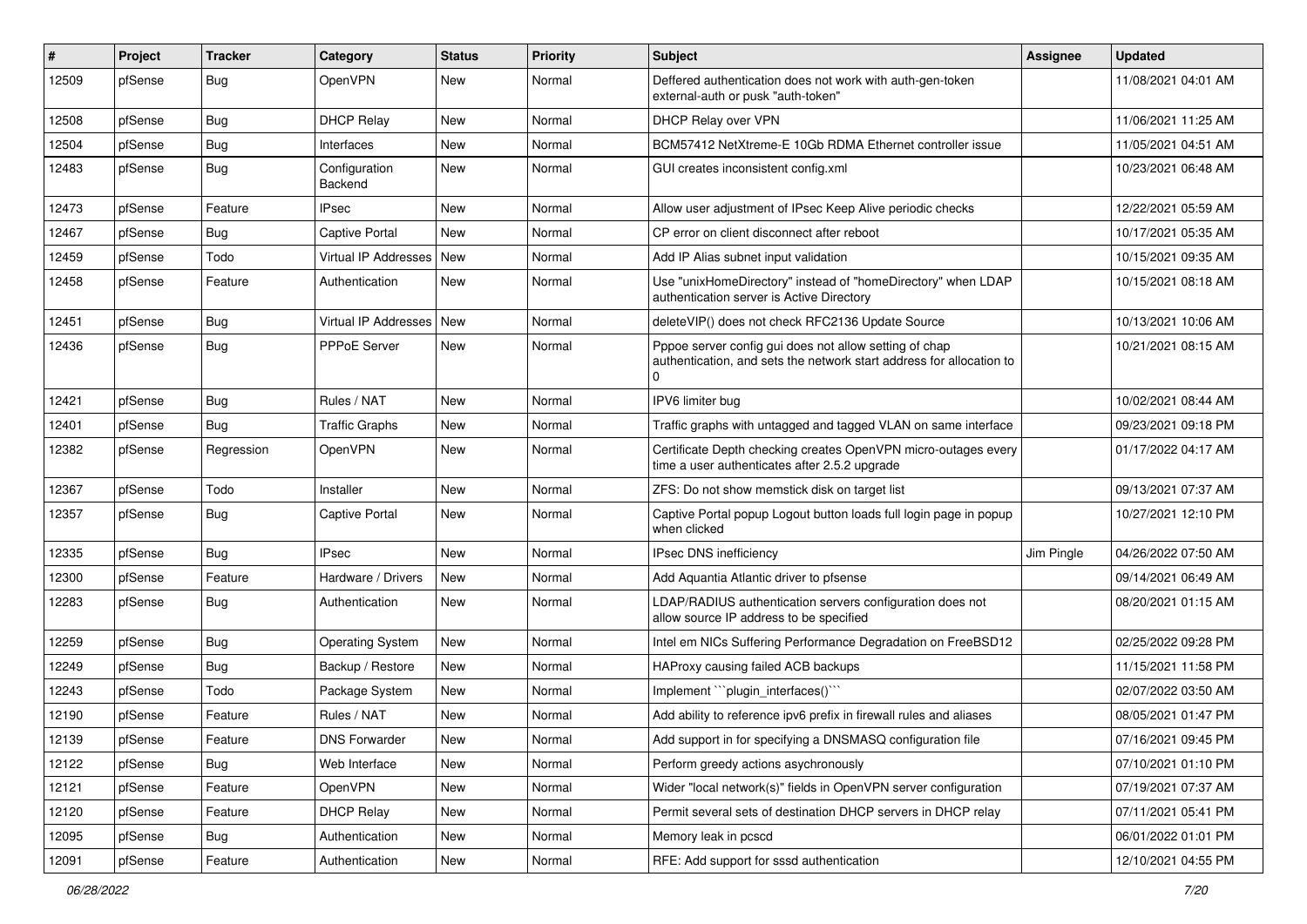| #     | Project | <b>Tracker</b> | Category           | <b>Status</b> | Priority | <b>Subject</b>                                                                                                                                                                                  | <b>Assignee</b>  | <b>Updated</b>      |
|-------|---------|----------------|--------------------|---------------|----------|-------------------------------------------------------------------------------------------------------------------------------------------------------------------------------------------------|------------------|---------------------|
| 12079 | pfSense | <b>Bug</b>     | <b>IGMP Proxy</b>  | New           | Normal   | IGMPProxy: kernel panic, Sleeping thread owns a non-sleepable<br>lock                                                                                                                           | Mateusz<br>Guzik | 05/10/2022 03:14 PM |
| 12077 | pfSense | Feature        | Gateways           | New           | Normal   | Allow stick-connections per gateway group                                                                                                                                                       |                  | 06/24/2021 08:45 AM |
| 12056 | pfSense | <b>Bug</b>     | Logging            | <b>New</b>    | Normal   | Filterlog says "Unknown Option %u"                                                                                                                                                              |                  | 06/18/2021 05:51 AM |
| 11974 | pfSense | Feature        | <b>XMLRPC</b>      | New           | Normal   | XMLRPC synchronization for igmmproxy settings                                                                                                                                                   |                  | 05/29/2021 03:58 PM |
| 11956 | pfSense | Feature        | Web Interface      | New           | Normal   | "add" button in the top of pages with many user-added items                                                                                                                                     |                  | 07/10/2021 01:01 PM |
| 11954 | pfSense | Feature        | <b>IGMP Proxy</b>  | New           | Normal   | Multicast limits                                                                                                                                                                                |                  | 05/25/2021 12:36 AM |
| 11953 | pfSense | Bug            | <b>IGMP Proxy</b>  | <b>New</b>    | Normal   | XG-1541 crashes when igmpproxy is enabled and network<br>interfaces status change                                                                                                               |                  | 05/24/2021 04:55 PM |
| 11925 | pfSense | Bug            | OpenVPN            | <b>New</b>    | Normal   | Calling-Station-Id always set to WAN IP                                                                                                                                                         |                  | 05/14/2021 09:27 AM |
| 11876 | pfSense | Feature        | Hardware / Drivers | New           | Normal   | OpenSSL does not use QAT acceleration on pfSense Plus<br>21.02-RELEASE-p1 or 21.05-DEVELOPMENT                                                                                                  |                  | 05/03/2021 08:02 AM |
| 11872 | pfSense | Bug            | Interfaces         | New           | Normal   | gif interfaces reporting incorrect traffic counters                                                                                                                                             |                  | 12/30/2021 04:00 AM |
| 11856 | pfSense | Feature        | Diagnostics        | New           | Normal   | Replace/add Alias or DNS names for known LAN addresses in the<br>State table                                                                                                                    |                  | 04/27/2021 08:01 AM |
| 11786 | pfSense | Bug            | Services           | New           | Normal   | SSH incomplete setup and startup fail while recovering XML<br>backup in a fresh install of pfSense 2.5.0                                                                                        |                  | 04/17/2021 01:36 PM |
| 11778 | pfSense | <b>Bug</b>     | OpenVPN            | New           | Normal   | OpenVPN uses 100% CPU after experiencing packet loss                                                                                                                                            |                  | 02/28/2022 07:38 AM |
| 11761 | pfSense | Bug            | L <sub>2</sub> TP  | New           | Normal   | L2TP/IPsec VPN : PPP LCP negotiation occurs before user<br>authentication                                                                                                                       |                  | 03/31/2021 04:52 AM |
| 11759 | pfSense | Bug            | Dashboard          | <b>New</b>    | Normal   | Traffic graphs on dashboard double upload on pppoe links                                                                                                                                        |                  | 12/30/2021 04:00 AM |
| 11757 | pfSense | Feature        | <b>XMLRPC</b>      | New           | Normal   | Allow XMLRPC sync to bypass default auth server in favor of local<br>database                                                                                                                   |                  | 03/30/2021 03:18 PM |
| 11731 | pfSense | Bug            | Hardware / Drivers | New           | Normal   | Missing support for Realtek USB NICs                                                                                                                                                            |                  | 03/30/2021 04:32 AM |
| 11730 | pfSense | Bug            | Web Interface      | <b>New</b>    | Normal   | Improve visibility of option selections in dark themes                                                                                                                                          |                  | 03/25/2021 09:38 PM |
| 11724 | pfSense | <b>Bug</b>     | Package System     | New           | Normal   | Packages unexpectedly removed when changing update<br>branches                                                                                                                                  |                  | 03/29/2021 08:09 AM |
| 11717 | pfSense | Bug            | Rules / NAT        | New           | Normal   | Incorrect port forwarding rules if Destination port alias is not equal<br>to Redirect target port alias                                                                                         |                  | 03/22/2021 06:06 AM |
| 11715 | pfSense | Bug            | OpenVPN            | New           | Normal   | OpenVPN MTU                                                                                                                                                                                     |                  | 03/22/2021 01:35 AM |
| 11666 | pfSense | Bug            | Logging            | <b>New</b>    | Normal   | GUI Firewall log search not parsing filter.log beyond hard coded<br>limit                                                                                                                       |                  | 03/12/2021 11:38 AM |
| 11657 | pfSense | Bug            | Interfaces         | New           | Normal   | netmap_ring_reinit error                                                                                                                                                                        |                  | 03/18/2021 10:32 PM |
| 11641 | pfSense | Bug            | Interfaces         | New           | Normal   | On xn based interfaces without the VLANMTU flag the first VLAN<br>tag defined does not follow the parent interface MTU settings. All<br>subsequent VLAN tags follow the parent interface's MTU. |                  | 03/09/2021 06:42 PM |
| 11625 | pfSense | Feature        | OpenVPN            | New           | Normal   | Cisco-AVPair aliases support                                                                                                                                                                    |                  | 03/05/2021 12:35 AM |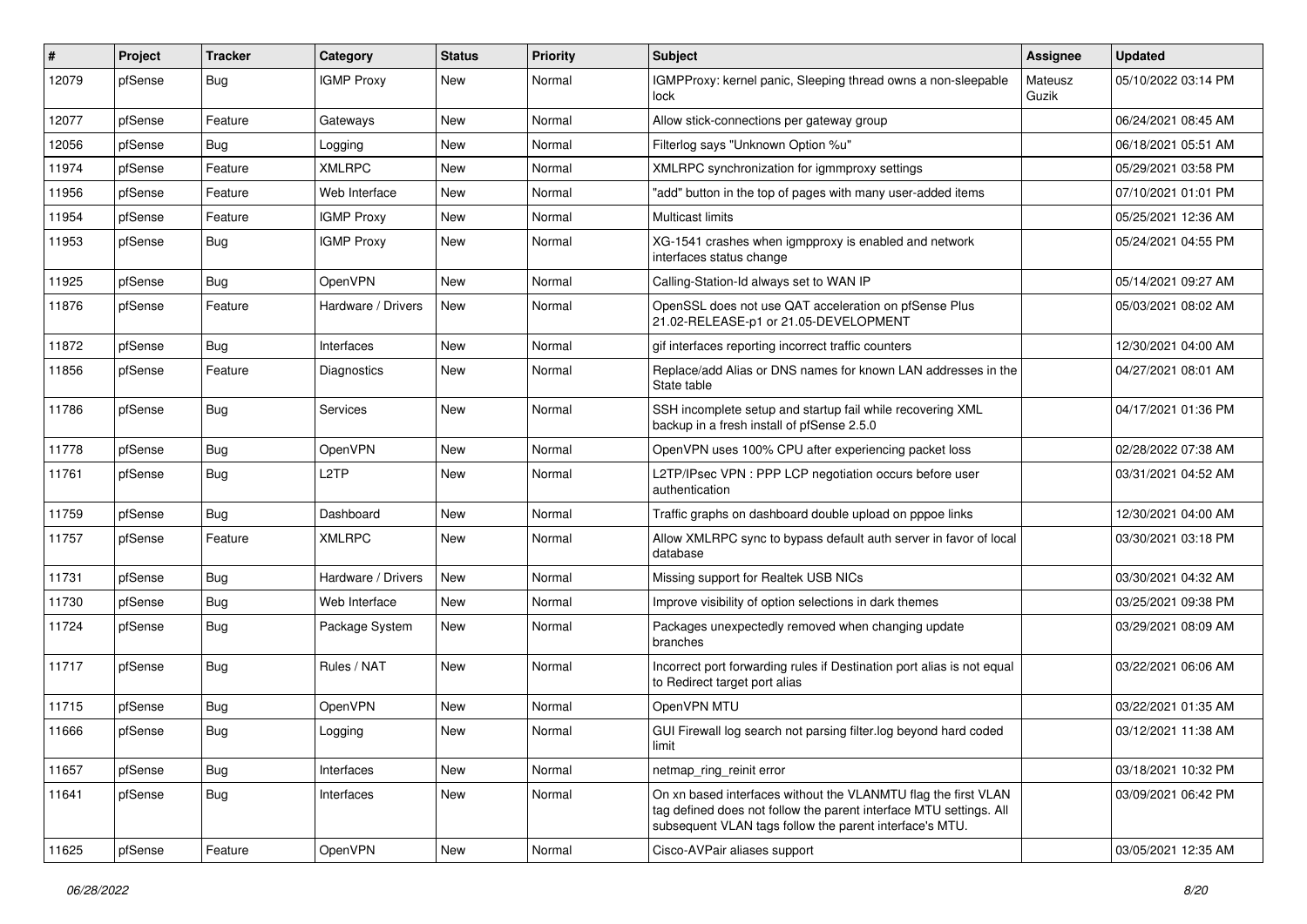| #     | Project | <b>Tracker</b> | Category                | <b>Status</b> | <b>Priority</b> | Subject                                                                                                                          | <b>Assignee</b>     | <b>Updated</b>      |
|-------|---------|----------------|-------------------------|---------------|-----------------|----------------------------------------------------------------------------------------------------------------------------------|---------------------|---------------------|
| 11619 | pfSense | <b>Bug</b>     | Upgrade                 | New           | Normal          | Unable to upgrade 2.4.4-p3 to 2.5/21.02-p1                                                                                       |                     | 08/15/2021 10:00 AM |
| 11604 | pfSense | Feature        | WireGuard               | <b>New</b>    | Normal          | WireGuard Dynamic Listen Port Randomization                                                                                      |                     | 03/19/2021 10:59 AM |
| 11556 | pfSense | Bug            | Rules / NAT             | New           | Normal          | Kill all states associated with a NAT address                                                                                    |                     | 03/19/2021 10:29 AM |
| 11548 | pfSense | <b>Bug</b>     | Rules / NAT             | <b>New</b>    | Normal          | "rule expands to no valid combination" error from port forward<br>automatic rule mixing IPv4 and IPv6 elements                   |                     | 02/27/2021 03:18 PM |
| 11541 | pfSense | <b>Bug</b>     | OpenVPN                 | <b>New</b>    | Normal          | OpenVPN status does not work properly when set to TCP and<br>Concurrent Connections = 1                                          |                     | 03/02/2021 02:27 PM |
| 11503 | pfSense | <b>Bug</b>     | OpenVPN                 | <b>New</b>    | Normal          | Using multiple authentication backends on an OpenVPN server<br>fails                                                             |                     | 02/23/2021 12:23 PM |
| 11498 | pfSense | Feature        | WireGuard               | New           | Normal          | WireGuard does not pass multicast traffic to peer                                                                                | Peter Grehan        | 03/19/2021 10:59 AM |
| 11473 | pfSense | Bug            | Web Interface           | New           | Normal          | System Activity shows invalid data on SG-3100                                                                                    |                     | 02/19/2021 08:12 PM |
| 11430 | pfSense | <b>Bug</b>     | Interfaces              | <b>New</b>    | Normal          | PHP console spam after Assigning Interfaces                                                                                      |                     | 10/09/2021 10:37 AM |
| 11429 | pfSense | <b>Bug</b>     | Web Interface           | New           | Normal          | System Log / Settings form activates "Reset Log Files" button on<br>enter                                                        |                     | 10/28/2021 01:35 PM |
| 11412 | pfSense | Bug            | Interfaces              | <b>New</b>    | Normal          | LLDPD Package Doesn't Work with Switchports                                                                                      |                     | 02/12/2021 08:12 PM |
| 11379 | pfSense | Feature        | Captive Portal          | <b>New</b>    | Normal          | <b>Template Roll Printer</b>                                                                                                     |                     | 02/07/2021 05:26 AM |
| 11363 | pfSense | Bug            | Installer               | New           | Normal          | Clean Install 2.5.0 fails due to hardware incompability                                                                          |                     | 02/04/2021 11:06 AM |
| 11335 | pfSense | <b>Bug</b>     | Interfaces              | New           | Normal          | Spoofing the MAC on a LAGG interface does not work for some<br>NIC types.                                                        |                     | 01/29/2021 09:10 AM |
| 11324 | pfSense | Feature        | Logging                 | <b>New</b>    | Normal          | Separate syslog "Remote log servers" Parameters                                                                                  |                     | 01/27/2021 10:47 AM |
| 11302 | pfSense | Feature        | WireGuard               | New           | Normal          | WireGuard XMLRPC sync                                                                                                            |                     | 03/19/2021 10:59 AM |
| 11296 | pfSense | <b>Bug</b>     | Routing                 | New           | Normal          | Static route targets may still reachable via default route when the<br>gateway they should route through is down                 | <b>Viktor Gurov</b> | 05/10/2022 03:12 PM |
| 11280 | pfSense | Todo           | WireGuard               | <b>New</b>    | Normal          | Add WireGuard to ALTQ list                                                                                                       |                     | 04/27/2021 12:32 PM |
| 11268 | pfSense | Bug            | Web Interface           | New           | Normal          | Cookie named 'id' prevents Edit form fields being set properly                                                                   |                     | 09/03/2021 06:16 AM |
| 11262 | pfSense | Feature        | Rules / NAT             | <b>New</b>    | Normal          | Time Based Rules - selects all days in the current month                                                                         |                     | 04/27/2021 12:32 PM |
| 11257 | pfSense | Feature        | Upgrade                 | New           | Normal          | Installed Packages: Update all button                                                                                            |                     | 01/18/2021 10:45 AM |
| 11243 | pfSense | Feature        | Interfaces              | New           | Normal          | individual pfctl snort2c tables per interface only blocking IPs for<br>specific interface when a rule triggers in snort/suricata |                     | 01/14/2021 03:02 PM |
| 11232 | pfSense | Bug            | <b>Operating System</b> | New           | Normal          | Fix pfSense fsync                                                                                                                |                     | 01/08/2021 08:53 AM |
| 11203 | pfSense | Bug            | Certificates            | New           | Normal          | certificate manager very slow                                                                                                    |                     | 12/31/2020 11:57 AM |
| 11189 | pfSense | Feature        | Captive Portal          | New           | Normal          | Captive Portal - Tarpit option                                                                                                   |                     | 12/23/2020 06:44 PM |
| 11184 | pfSense | Bug            | FreeBSD                 | New           | Normal          | PF: State policy cannot be configurable                                                                                          |                     | 02/09/2021 02:43 AM |
| 11177 | pfSense | <b>Bug</b>     | Dynamic DNS             | New           | Normal          | DDNSv6 not using Check IP Services                                                                                               |                     | 12/21/2020 05:02 AM |
| 11149 | pfSense | Bug            | <b>DHCP Relay</b>       | New           | Normal          | DHCP relay won't start with DHCP server behind gateway                                                                           |                     | 03/22/2021 05:13 AM |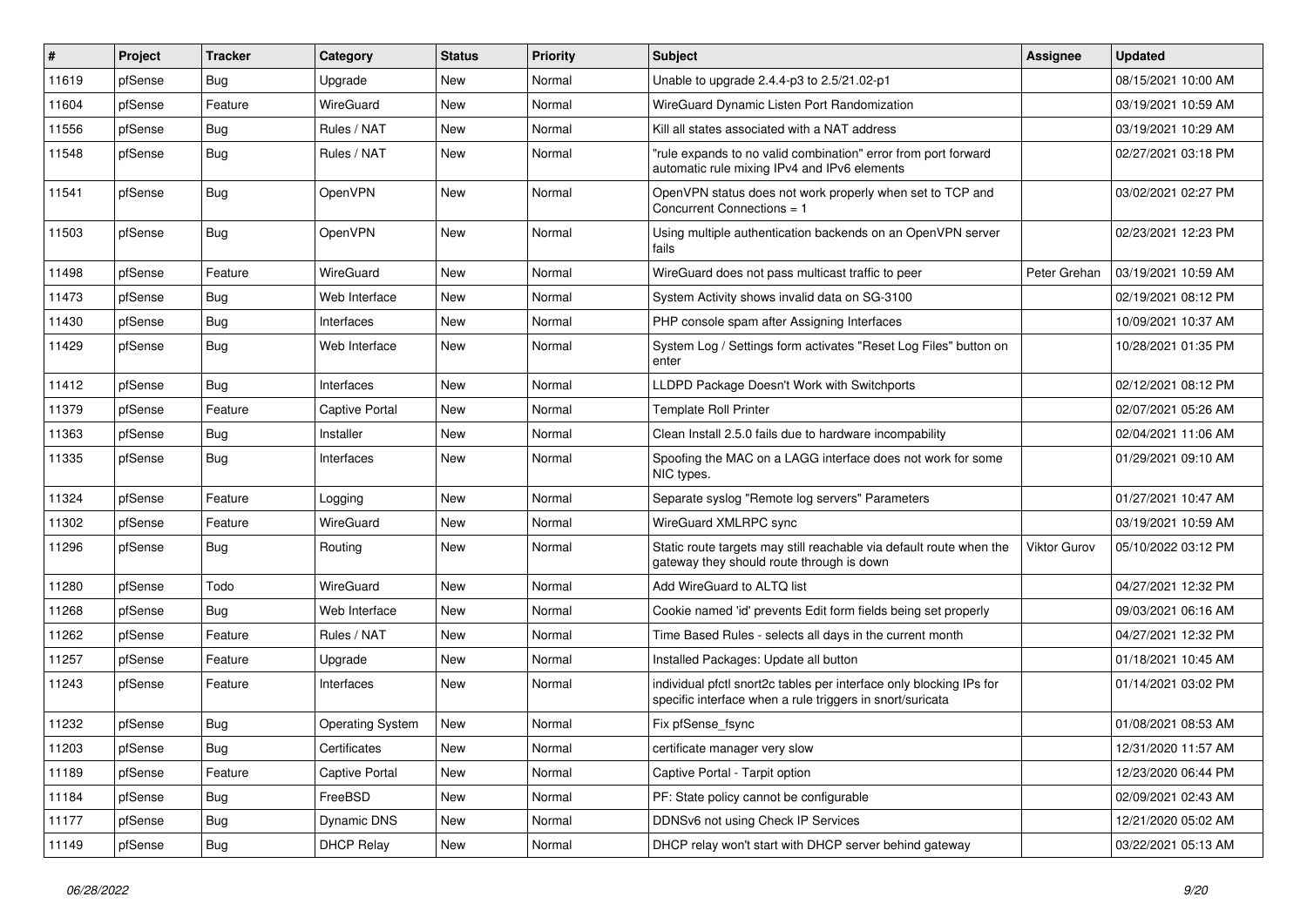| #     | Project | <b>Tracker</b> | Category                        | <b>Status</b> | <b>Priority</b> | Subject                                                                                              | <b>Assignee</b> | <b>Updated</b>      |
|-------|---------|----------------|---------------------------------|---------------|-----------------|------------------------------------------------------------------------------------------------------|-----------------|---------------------|
| 11147 | pfSense | Bug            | Dynamic DNS                     | New           | Normal          | Domeneshop DynDNS IPv4 and IPv6                                                                      |                 | 12/09/2020 11:47 PM |
| 11139 | pfSense | Documentation  | Interfaces                      | <b>New</b>    | Normal          | <b>Bridges and VLANs</b>                                                                             |                 | 12/07/2020 12:32 PM |
| 11110 | pfSense | <b>Bug</b>     | Backup / Restore                | New           | Normal          | Backup file should be checked before restoring a specific area                                       |                 | 12/05/2020 02:50 PM |
| 11091 | pfSense | <b>Bug</b>     | Interfaces                      | <b>New</b>    | Normal          | Interfaces set as disabled in the configuration have an UP status<br>in the operating system at boot | Viktor Gurov    | 05/10/2022 03:12 PM |
| 11084 | pfSense | Feature        | Dynamic DNS                     | New           | Normal          | Dynamic DNS include option to specify virtual IP addresses                                           |                 | 11/19/2020 01:26 PM |
| 11056 | pfSense | Feature        | Interfaces                      | <b>New</b>    | Normal          | Add option to disable flow-control on interfaces in GUI                                              |                 | 11/11/2020 04:41 PM |
| 10980 | pfSense | Bug            | <b>Operating System</b>         | <b>New</b>    | Normal          | rc.local is executed at login by rc.initial, and not at boot time.                                   |                 | 10/19/2020 09:39 AM |
| 10962 | pfSense | Feature        | Dynamic DNS                     | New           | Normal          | Add Cpanel support for Dynamic DNS Clients                                                           |                 | 12/28/2020 01:56 PM |
| 10890 | pfSense | Feature        | Interfaces                      | <b>New</b>    | Normal          | Allow multiple assigned interfaces to track status of a single<br>switch port                        |                 | 09/14/2020 07:20 AM |
| 10875 | pfSense | <b>Bug</b>     | Gateways                        | <b>New</b>    | Normal          | PPP periodic reset does not fully restore gateway group<br>round-robin functionality                 | Luiz Souza      | 11/05/2020 07:44 AM |
| 10843 | pfSense | Feature        | Authentication                  | <b>New</b>    | Normal          | Allow user manager settings to specify multiple authentication<br>servers                            |                 | 01/13/2022 07:22 AM |
| 10839 | pfSense | Feature        | <b>Traffic Shaper</b><br>(ALTQ) | <b>New</b>    | Normal          | Add popular messengers to the Traffic Shaper Wizard                                                  |                 | 08/18/2020 10:07 AM |
| 10833 | pfSense | <b>Bug</b>     | Configuration<br>Backend        | New           | Normal          | unbound exits on configuration error when link status flaps on<br><b>LAN</b> interface               |                 | 08/13/2020 11:53 PM |
| 10822 | pfSense | <b>Bug</b>     | DHCP (IPv6)                     | <b>New</b>    | Normal          | Deprecated IPv6 prefix won't be announced as deprecated to<br>clients                                |                 | 08/10/2020 09:23 AM |
| 10805 | pfSense | Feature        | Hardware / Drivers              | New           | Normal          | Intel QAT (QuickAssist) encryption support for PfSense                                               |                 | 07/31/2020 03:13 PM |
| 10765 | pfSense | <b>Bug</b>     | Authentication                  | <b>New</b>    | Normal          | Ampersands in Idap_extended_query are escaped twice                                                  |                 | 09/02/2020 07:55 AM |
| 10729 | pfSense | Bug            | Package System                  | <b>New</b>    | Normal          | Certificate verification failed for pkg.freebsd.org                                                  |                 | 07/05/2020 01:12 AM |
| 10726 | pfSense | <b>Bug</b>     | Rules / NAT                     | <b>New</b>    | Normal          | Sticky-connections option is bugged - sticky-address cannot be<br>redefined                          |                 | 11/12/2020 10:12 AM |
| 10718 | pfSense | Feature        | Notifications                   | <b>New</b>    | Normal          | Email notifications - add new field to enter a from: name                                            |                 | 07/01/2020 09:08 AM |
| 10715 | pfSense | <b>Bug</b>     | <b>DHCP Relay</b>               | New           | Normal          | DHCPv6 relay always uses the "first" IPv6 address of an interface                                    |                 | 06/29/2020 05:01 AM |
| 10714 | pfSense | <b>Bug</b>     | DHCP (IPv6)                     | <b>New</b>    | Normal          | radvd only gives out the prefix of the "first" IPv6 address of an<br>interface                       |                 | 10/06/2020 01:03 PM |
| 10712 | pfSense | Bug            | Rules / NAT                     | <b>New</b>    | Normal          | "default allow LAN IPv6 to any" rule does not work right after boot<br>when using IPv6 PD            |                 | 06/30/2020 12:17 AM |
| 10708 | pfSense | Bug            | Upgrade                         | New           | Normal          | ZFS bootpool boot symlink issue                                                                      | Luiz Souza      | 03/08/2021 07:03 AM |
| 10671 | pfSense | <b>Bug</b>     | <b>Operating System</b>         | New           | Normal          | pfsense 2.4.5_1 does not boot on Gen2 2012R2 HyperV VM                                               |                 | 05/09/2021 06:39 AM |
| 10651 | pfSense | Feature        | OpenVPN                         | New           | Normal          | Remove/replace deprecated OpenVPN options                                                            |                 | 06/10/2020 11:32 AM |
| 10624 | pfSense | <b>Bug</b>     | <b>DNS Resolver</b>             | New           | Normal          | Unbound configuration memory leak with python module +<br>register DHCP leases active                |                 | 02/26/2021 10:27 AM |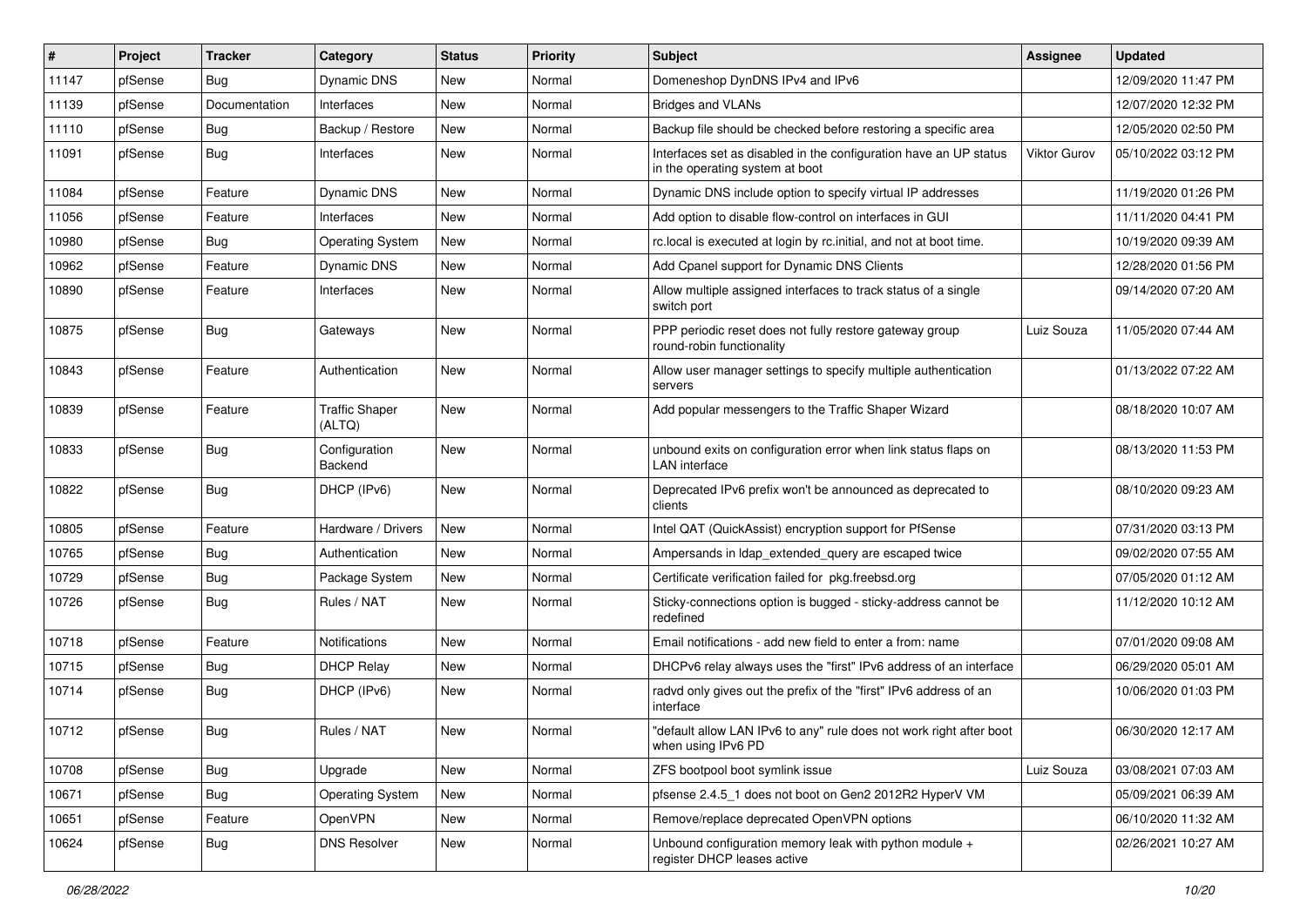| #     | <b>Project</b> | <b>Tracker</b> | Category                     | <b>Status</b> | Priority | <b>Subject</b>                                                                                                    | <b>Assignee</b> | <b>Updated</b>      |
|-------|----------------|----------------|------------------------------|---------------|----------|-------------------------------------------------------------------------------------------------------------------|-----------------|---------------------|
| 10584 | pfSense        | Bug            | Hardware / Drivers           | <b>New</b>    | Normal   | SG-3100 with M.2: shutdown instead of reboot                                                                      |                 | 07/21/2020 03:08 AM |
| 10581 | pfSense        | Feature        | Logging                      | <b>New</b>    | Normal   | Provide ability to disable nginx access logging to remote syslog<br>server                                        |                 | 05/21/2020 08:36 PM |
| 10544 | pfSense        | Bug            | User Manager /<br>Privileges | <b>New</b>    | Normal   | It's not possible to add a user to group operator using the gui                                                   |                 | 04/21/2022 12:39 PM |
| 10530 | pfSense        | Bug            | Upgrade                      | New           | Normal   | Convert config version to be based on product version                                                             |                 | 04/21/2022 12:39 PM |
| 10514 | pfSense        | Feature        | Web Interface                | New           | Normal   | Add to every page an unparsed Notes field for administrative<br>reference                                         |                 | 04/30/2020 06:32 PM |
| 10513 | pfSense        | <b>Bug</b>     | Rules / NAT                  | <b>New</b>    | Normal   | State issues with policy routing and HA failover                                                                  |                 | 04/21/2022 12:39 PM |
| 10493 | pfSense        | <b>Bug</b>     | <b>IPsec</b>                 | <b>New</b>    | Normal   | filter get vpns list() issues                                                                                     |                 | 05/06/2020 01:07 AM |
| 10468 | pfSense        | Feature        | Web Interface                | <b>New</b>    | Normal   | Allow to download log files from WebGUI                                                                           |                 | 04/17/2020 06:17 AM |
| 10404 | pfSense        | Feature        | <b>NTPD</b>                  | <b>New</b>    | Normal   | Consider using chrony for NTP services                                                                            |                 | 11/23/2021 06:59 PM |
| 10401 | pfSense        | Feature        | Dashboard                    | New           | Normal   | Request: ability to sort/separate stopped/running Service(s) on<br>Dashboard -> Services Status widget            |                 | 03/31/2020 04:48 PM |
| 10345 | pfSense        | Feature        | DHCP (IPv4)                  | <b>New</b>    | Normal   | DHCP lease distinction between online and offline                                                                 |                 | 03/16/2020 07:56 AM |
| 10342 | pfSense        | <b>Bug</b>     | <b>DNS Resolver</b>          | <b>New</b>    | Normal   | Unbound domain overrides stop resolving periodically. They only<br>resume after the service has been restarted.   |                 | 03/13/2020 10:35 AM |
| 10325 | pfSense        | Bug            | <b>Notifications</b>         | New           | Normal   | System/Advanced/Notifications/E-Mail - SMTP Notification E-Mail<br>auth password Unexpected Bahaviour             |                 | 10/30/2020 08:17 AM |
| 10311 | pfSense        | Bug            | OpenVPN                      | <b>New</b>    | Normal   | Too low net.link.ifgmaxlen causes packet drop under load when<br>using OpenVPN inside bridge interface under load |                 | 08/10/2021 03:10 AM |
| 10310 | pfSense        | Bug            | Upgrade                      | <b>New</b>    | Normal   | Systems with low RAM and several packages may temporarily fail<br>to load large tables after an upgrade           |                 | 03/03/2020 07:55 AM |
| 10277 | pfSense        | Bug            | Web Interface                | <b>New</b>    | Normal   | Sorting the log entries does not use year value                                                                   |                 | 02/24/2020 07:46 AM |
| 10271 | pfSense        | Bug            | Web Interface                | New           | Normal   | Large number of VLAN/LANs make "Interfaces" menu hard to<br>access                                                |                 | 02/20/2020 04:46 AM |
| 10237 | pfSense        | Feature        | Upgrade                      | <b>New</b>    | Normal   | Take ZFS snapshot on Upgrade                                                                                      |                 | 04/07/2020 03:58 PM |
| 10223 | pfSense        | Feature        | Interfaces                   | <b>New</b>    | Normal   | Add the ability to create additional loopback interfaces                                                          |                 | 12/15/2020 04:35 PM |
| 10150 | pfSense        | Bug            | <b>IGMP Proxy</b>            | <b>New</b>    | Normal   | IGMP Proxy does not scale to hundreds of streams                                                                  |                 | 01/03/2020 02:56 AM |
| 10143 | pfSense        | <b>Bug</b>     | <b>DNS Resolver</b>          | <b>New</b>    | Normal   | System hostname DNS entry is assigned to the wrong IP on<br>multi-wan setups                                      |                 | 12/31/2019 02:33 PM |
| 10137 | pfSense        | Feature        | Package System               | <b>New</b>    | Normal   | net-mgmt/arpwatch: Update to 3.0                                                                                  |                 | 12/30/2019 05:16 PM |
| 10000 | pfSense        | Bug            | Dynamic DNS                  | <b>New</b>    | Normal   | Azure Dynamic DNS A and AAAA Records for Apex Zone                                                                |                 | 03/31/2020 09:03 AM |
| 9942  | pfSense        | Feature        | <b>Operating System</b>      | <b>New</b>    | Normal   | Give pfSense the possibility to change the keyboard Layout for<br>console users                                   |                 | 01/22/2021 02:33 AM |
| 9937  | pfSense        | Feature        | Authentication               | New           | Normal   | OpenVPN Login User Privilege                                                                                      |                 | 11/29/2019 08:46 AM |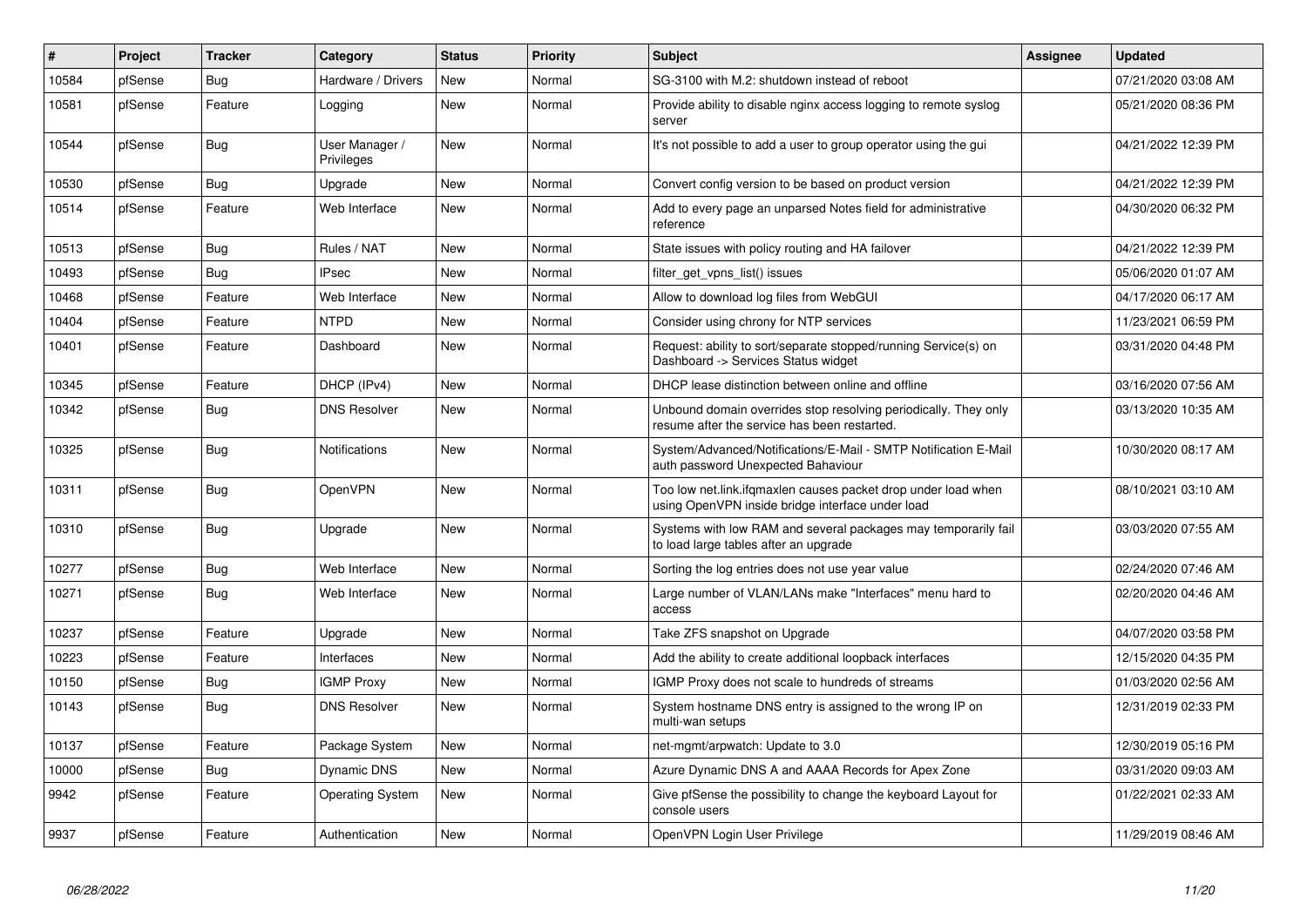| $\sharp$ | <b>Project</b> | <b>Tracker</b> | Category                     | <b>Status</b> | <b>Priority</b> | <b>Subject</b>                                                                                                       | <b>Assignee</b> | <b>Updated</b>      |
|----------|----------------|----------------|------------------------------|---------------|-----------------|----------------------------------------------------------------------------------------------------------------------|-----------------|---------------------|
| 9876     | pfSense        | Feature        | <b>Operating System</b>      | New           | Normal          | PFsense on KVM: Web interface hint to disable "Hardware"<br>Checksum Offloading"                                     |                 | 07/03/2020 07:11 AM |
| 9857     | pfSense        | Feature        | <b>IPsec</b>                 | <b>New</b>    | Normal          | IPsec Down/Up SMTP Notifications                                                                                     |                 | 08/31/2021 08:07 AM |
| 9838     | pfSense        | Feature        | OpenVPN                      | New           | Normal          | PKCS11 support                                                                                                       |                 | 10/20/2019 02:12 PM |
| 9805     | pfSense        | <b>Bug</b>     | Dynamic DNS                  | <b>New</b>    | Normal          | dynDNS cloudflare multiple entries                                                                                   |                 | 10/02/2019 04:51 PM |
| 9800     | pfSense        | Feature        | Hardware / Drivers           | New           | Normal          | Add toggle for net.isr.dispatch=deferred in GUI                                                                      |                 | 09/29/2019 06:18 AM |
| 9775     | pfSense        | Feature        | Backup / Restore             | New           | Normal          | AutoConfigBackup - Rolling per day/hour cap on changes,<br>retention policy                                          |                 | 09/20/2019 09:19 AM |
| 9737     | pfSense        | Bug            | <b>Traffic Graphs</b>        | <b>New</b>    | Normal          | traffic-graphs.js shows incorrect units inside the chart                                                             |                 | 09/09/2019 06:35 AM |
| 9732     | pfSense        | Feature        | DHCP (IPv4)                  | <b>New</b>    | Normal          | System UTC time offset in DHCP Option 2                                                                              |                 | 09/06/2019 08:39 PM |
| 9698     | pfSense        | Bug            | RRD Graphs                   | New           | Normal          | Monitoring graphs do not retain state after auto-refresh                                                             |                 | 08/26/2019 02:09 AM |
| 9690     | pfSense        | <b>Bug</b>     | Interfaces                   | New           | Normal          | Ethernet flow control should be disabled by default                                                                  |                 | 08/19/2019 06:45 PM |
| 9680     | pfSense        | Feature        | <b>DHCP Relay</b>            | <b>New</b>    | Normal          | Seperate DHCP Server and relay per interface                                                                         |                 | 02/27/2020 10:47 AM |
| 9677     | pfSense        | Bug            | Dashboard                    | New           | Normal          | Dashboard hangs when widget needs data from a remote host<br>which is down                                           |                 | 08/13/2019 09:15 AM |
| 9664     | pfSense        | Bug            | <b>Dynamic DNS</b>           | New           | Normal          | DynDNS and Dual-wan problem with CloudFlare (works with<br>$No-Ip)$                                                  |                 | 08/03/2019 10:00 AM |
| 9654     | pfSense        | <b>Bug</b>     | <b>DNS Resolver</b>          | <b>New</b>    | Normal          | After reboot, the DNS resolver must be restarted before it will<br>advertise the ipv6 DNS address of the router.     |                 | 11/20/2020 03:12 AM |
| 9650     | pfSense        | Bug            | Gateways                     | <b>New</b>    | Normal          | IPv6 connection drops (ir-)regular on Kabelvodafone (German<br>cable ISP)                                            |                 | 07/27/2019 07:14 AM |
| 9633     | pfSense        | Feature        | <b>PPPoE Server</b>          | <b>New</b>    | Normal          | PPPoE/L2TP Server Status Page                                                                                        |                 | 10/09/2021 12:05 PM |
| 9627     | pfSense        | Feature        | <b>Captive Portal</b>        | New           | Normal          | Captive Portal only shows authenticated users                                                                        |                 | 08/14/2019 02:48 PM |
| 9626     | pfSense        | Bug            | Web Interface                | <b>New</b>    | Normal          | When deny write permission is assigned to a user, there is no<br>error feedback if the user tries to write something |                 | 06/25/2022 05:41 PM |
| 9621     | pfSense        | Feature        | User Manager /<br>Privileges | <b>New</b>    | Normal          | More convenient deletion of single user privileges                                                                   |                 | 07/09/2019 03:09 AM |
| 9617     | pfSense        | Feature        | PPP Interfaces               | <b>New</b>    | Normal          | PPPoE Static IP Configuration in GUI                                                                                 |                 | 10/15/2021 08:52 PM |
| 9591     | pfSense        | Feature        | Rules / NAT                  | <b>New</b>    | Normal          | Add under firewall rules a search box                                                                                |                 | 08/14/2019 02:39 PM |
| 9585     | pfSense        | <b>Bug</b>     | Interfaces                   | New           | Normal          | 6RD: Unable to reach hosts on within same 6rd-domain                                                                 |                 | 08/14/2019 02:39 PM |
| 9574     | pfSense        | Feature        | Package System               | New           | Normal          | Show changelog at package upgrade                                                                                    |                 | 06/02/2019 04:35 AM |
| 9566     | pfSense        | Bug            | <b>Traffic Graphs</b>        | New           | Normal          | Traffic graph displays traffic incorrectly                                                                           |                 | 11/18/2019 07:54 AM |
| 9544     | pfSense        | Feature        | Routing                      | New           | Normal          | Enable RADIX MPATH                                                                                                   |                 | 04/21/2022 12:39 PM |
| 9536     | pfSense        | Feature        | DHCP (IPv6)                  | New           | Normal          | Support dynamic prefix in DHCPv6 Server                                                                              |                 | 05/25/2022 04:27 AM |
| 9504     | pfSense        | Bug            | Dynamic DNS                  | New           | Normal          | Multiple Dynamic DNS update notifications for the same interface,<br>not differentiated by the hostname              |                 | 05/07/2019 07:46 AM |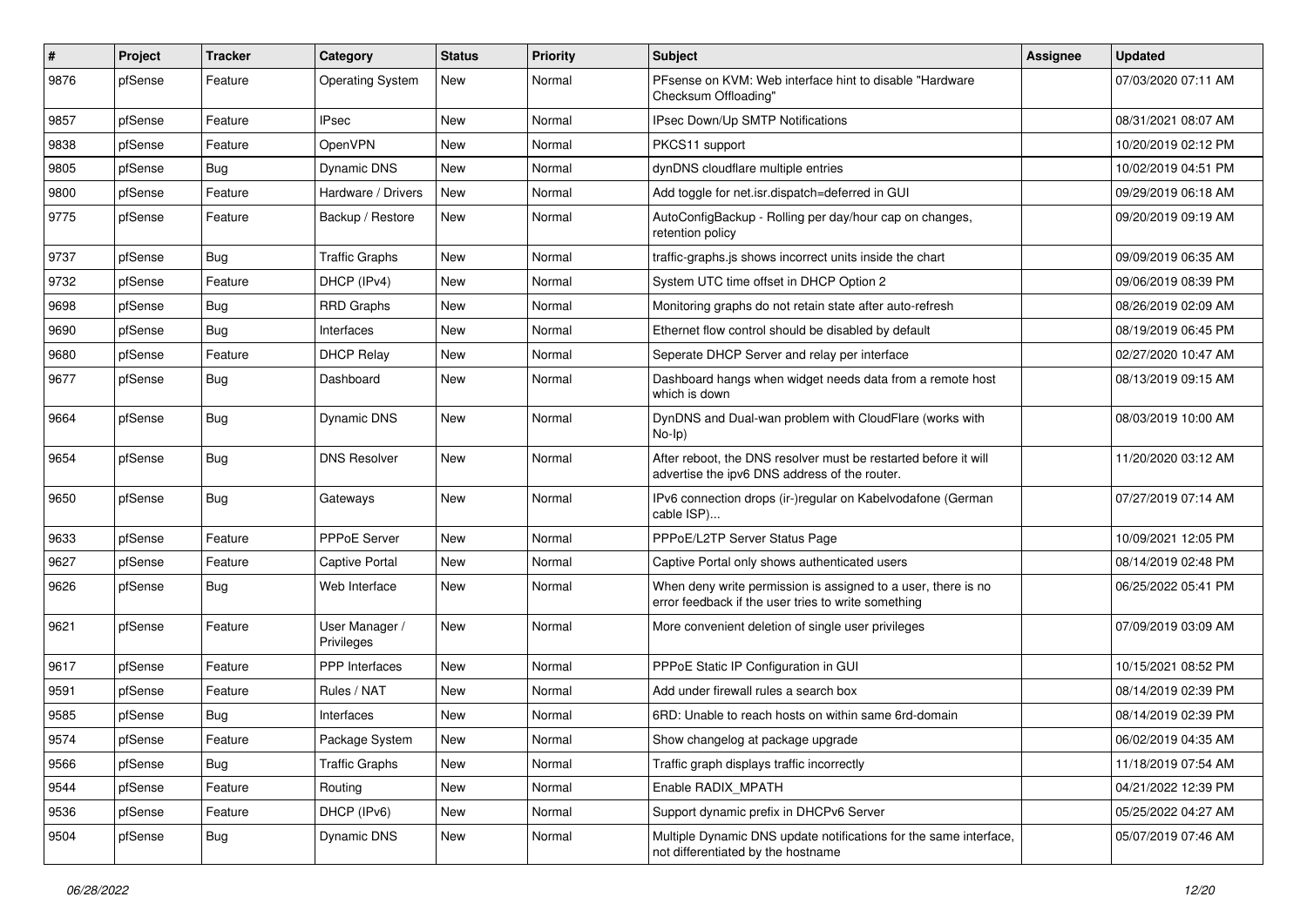| ∦    | Project | <b>Tracker</b> | Category                            | <b>Status</b> | <b>Priority</b> | <b>Subject</b>                                                                                        | Assignee | <b>Updated</b>      |
|------|---------|----------------|-------------------------------------|---------------|-----------------|-------------------------------------------------------------------------------------------------------|----------|---------------------|
| 9485 | pfSense | Bug            | User Manager /<br>Privileges        | New           | Normal          | password match error on system_usermanager causes Group<br>membership to be reset.                    |          | 04/26/2019 08:52 AM |
| 9464 | pfSense | Feature        | Interfaces                          | New           | Normal          | Marvell 6000 -- netgate hardware (e.g.: XG-7100, XG-3100)<br>internal switch LACP support             |          | 04/08/2019 07:58 AM |
| 9453 | pfSense | Bug            | <b>LAGG Interfaces</b>              | <b>New</b>    | Normal          | VLAN Interfaces on LAGG get orphaned at boot                                                          |          | 08/21/2019 11:16 AM |
| 9436 | pfSense | Feature        | <b>DNS Resolver</b>                 | New           | Normal          | Unbound: enable dnstap support                                                                        |          | 03/27/2019 07:54 PM |
| 9344 | pfSense | <b>Bug</b>     | Translations                        | New           | Normal          | OpenVPN click NCP Algorithms will always go to DH Parameters<br>website(in Chinese-Taiwan)            |          | 10/21/2021 03:48 AM |
| 9343 | pfSense | Bug            | DHCP (IPv4)                         | <b>New</b>    | Normal          | diag_arp.php times out with large DHCPD leases table                                                  |          | 08/14/2019 01:19 PM |
| 9338 | pfSense | <b>Bug</b>     | <b>IGMP Proxy</b>                   | New           | Normal          | igmpproxy ignoring downstream vlan interface                                                          |          | 02/22/2019 03:48 AM |
| 9288 | pfSense | Feature        | Authentication                      | New           | Normal          | SSHGuard add pfSense signature in standard                                                            |          | 08/14/2019 01:19 PM |
| 9253 | pfSense | Feature        | User Manager /<br>Privileges        | New           | Normal          | RFE: True View-Only WebCFG options                                                                    |          | 08/21/2019 09:21 AM |
| 9241 | pfSense | <b>Bug</b>     | Interfaces                          | New           | Normal          | Ethernet link cycles up/down if "auto-negotiate" is explicitly<br>selected in interface configuration |          | 12/31/2018 08:36 PM |
| 9226 | pfSense | Feature        | Web Interface                       | New           | Normal          | zfs GUI functionality - alerts                                                                        |          | 12/31/2020 02:50 PM |
| 9222 | pfSense | Feature        | Authentication                      | <b>New</b>    | Normal          | Add sshguard log when release an IP                                                                   |          | 08/14/2019 01:00 PM |
| 9192 | pfSense | <b>Bug</b>     | <b>PPP</b> Interfaces               | <b>New</b>    | Normal          | PPPoE daemon selects wrong interface                                                                  |          | 08/20/2019 10:05 AM |
| 9179 | pfSense | Bug            | <b>NAT Reflection</b>               | New           | Normal          | NAT reflection fix implemented for #8604 is causing WebUI and<br>XMLRPC to fail on slave              |          | 03/27/2020 08:01 PM |
| 9167 | pfSense | Bug            | Rules / NAT                         | <b>New</b>    | Normal          | Some Important ICMPv6 Traffic Not Allowed by Default Rules                                            |          | 08/14/2019 01:00 PM |
| 9165 | pfSense | Feature        | Authentication                      | New           | Normal          | only IPs can be added to sshguard whitelist                                                           |          | 04/21/2022 12:39 PM |
| 9156 | pfSense | Feature        | OpenVPN                             | New           | Normal          | OpenVPN: Add tickbox for 'nopool' directive                                                           |          | 04/14/2020 01:45 PM |
| 9130 | pfSense | Feature        | DHCP (IPv4)                         | New           | Normal          | Request ID [#INC-16195]: DHCP - PXE Boot                                                              |          | 09/10/2020 01:39 PM |
| 9101 | pfSense | <b>Bug</b>     | <b>Traffic Graphs</b>               | <b>New</b>    | Normal          | Traffic Graphs/Dashboard Slows Downloads Being Performed by<br>the Same Firefox Browser               |          | 08/21/2019 09:18 AM |
| 9087 | pfSense | Bug            | <b>Traffic Graphs</b>               | New           | Normal          | Traffic Graph Widget Legend Not Updating                                                              |          | 08/14/2019 12:38 PM |
| 9063 | pfSense | Feature        | Dynamic DNS                         | New           | Normal          | Allow dynamic DNS client entry to specify which Check IP service<br>to use                            |          | 10/24/2018 11:53 AM |
| 9060 | pfSense | Feature        | Logging                             | New           | Normal          | add rule name filtering field for firewall log viewer                                                 |          | 08/14/2019 12:38 PM |
| 9038 | pfSense | Feature        | Logging                             | New           | Normal          | Live view of any log file                                                                             |          | 08/19/2019 02:55 PM |
| 9037 | pfSense | Bug            | <b>DNS Resolver</b>                 | New           | Normal          | Unbound not logging to syslog after reboot                                                            |          | 10/12/2018 05:09 AM |
| 9035 | pfSense | <b>Bug</b>     | Rules / NAT                         | New           | Normal          | Inactive Interfaces are Hidden in Firewall Rules                                                      |          | 08/14/2019 12:39 PM |
| 8963 | pfSense | <b>Bug</b>     | <b>Traffic Shaper</b><br>(Limiters) | New           | Normal          | 2.4.4 Limiters don't work after CARP fail-over                                                        |          | 12/10/2018 06:40 AM |
| 8929 | pfSense | Feature        | Web Interface                       | New           | Normal          | Scroll bar css dark theme                                                                             |          | 08/14/2019 12:16 PM |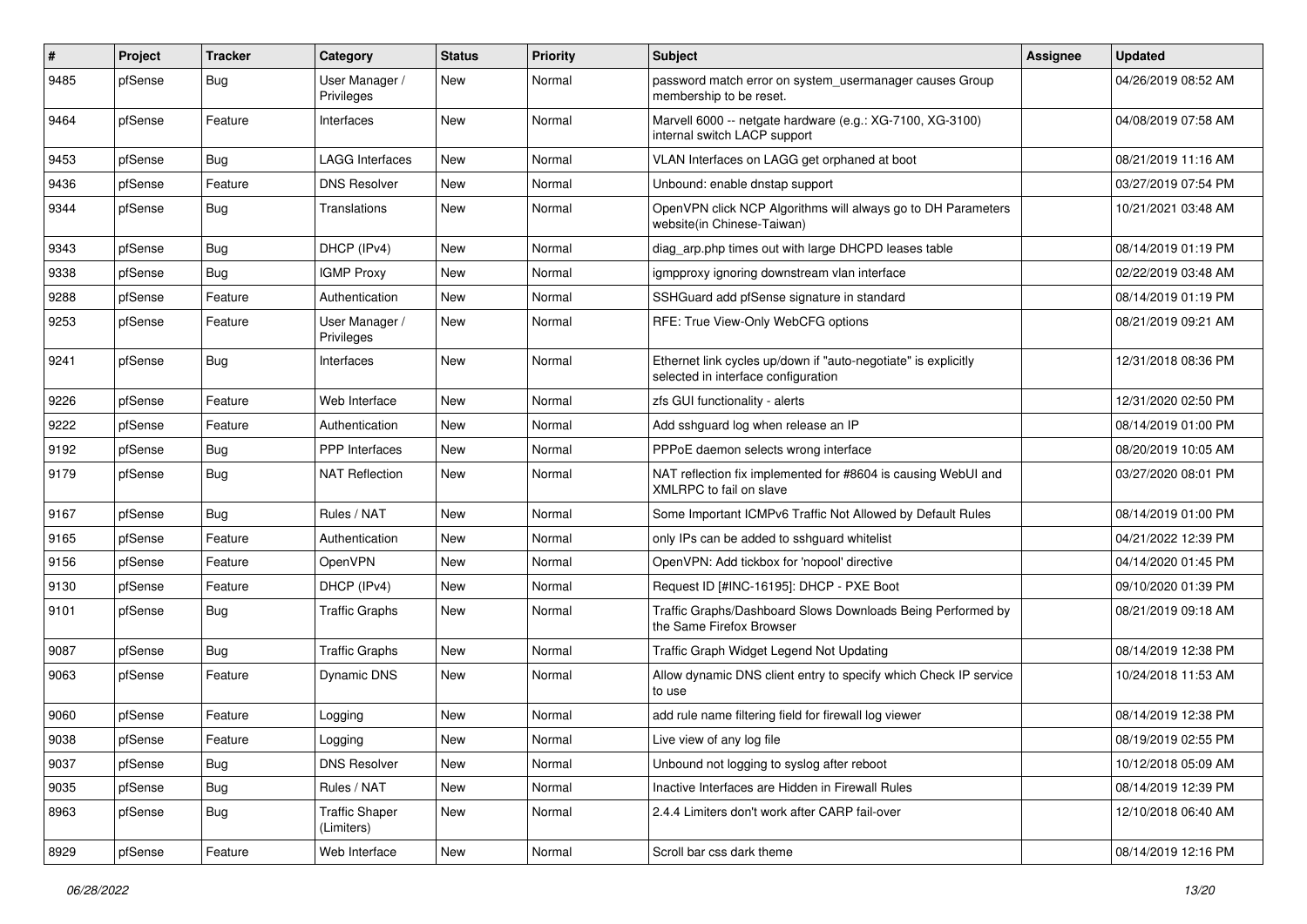| #    | Project | <b>Tracker</b> | Category                        | <b>Status</b> | <b>Priority</b> | <b>Subject</b>                                                                                                          | <b>Assignee</b> | <b>Updated</b>      |
|------|---------|----------------|---------------------------------|---------------|-----------------|-------------------------------------------------------------------------------------------------------------------------|-----------------|---------------------|
| 8815 | pfSense | <b>Bug</b>     | Interfaces                      | <b>New</b>    | Normal          | IP addresses are removed from interfaces when link is lost and<br>either IPv4 or IPv6 is dynamic                        | Luiz Souza      | 07/21/2021 07:49 AM |
| 8804 | pfSense | Bug            | <b>PPP</b> Interfaces           | <b>New</b>    | Normal          | Netgate SG-1000 PPPoE Keepalives not prioritized, internet<br>drops                                                     |                 | 08/20/2019 10:06 AM |
| 8794 | pfSense | Feature        | <b>NTPD</b>                     | <b>New</b>    | Normal          | NTP authentiction                                                                                                       | Tod L           | 08/05/2021 01:20 AM |
| 8770 | pfSense | Bug            | Interfaces                      | New           | Normal          | QinQ interfaces always show as active                                                                                   |                 | 02/01/2020 09:47 AM |
| 8712 | pfSense | Feature        | <b>Traffic Shaper</b><br>(ALTQ) | New           | Normal          | QOS on ipsec links                                                                                                      |                 | 06/22/2020 06:27 AM |
| 8711 | pfSense | Bug            | <b>IGMP Proxy</b>               | <b>New</b>    | Normal          | igmpproxy with PPPoE Interfaces                                                                                         |                 | 07/28/2018 09:21 AM |
| 8686 | pfSense | <b>Bug</b>     | <b>IPsec</b>                    | <b>New</b>    | Normal          | IPsec VTI: Assigned interface firewall rules are never parsed                                                           |                 | 02/10/2021 12:15 PM |
| 8641 | pfSense | Feature        | Web Interface                   | New           | Normal          | Need way to disable HSTS and/or replace webConfigurator<br>certificate from CLI                                         |                 | 07/16/2018 10:21 AM |
| 8614 | pfSense | Bug            | DHCP (IPv4)                     | <b>New</b>    | Normal          | Cannot remove Additional BOOTP/DHCP Options                                                                             |                 | 08/21/2019 09:15 AM |
| 8570 | pfSense | Bug            | <b>XML Parser</b>               | New           | Normal          | Empty (dn)shaper config gets populated with newline                                                                     |                 | 08/20/2019 02:45 PM |
| 8567 | pfSense | Bug            | CARP                            | <b>New</b>    | Normal          | Using IPv6 VIP alias for services may affect CARP IPv6 VIP work                                                         |                 | 06/12/2018 01:26 PM |
| 8566 | pfSense | Bug            | CARP                            | New           | Normal          | Wrong IPv6 source in NS request in case using of IPv6 alias                                                             |                 | 06/12/2018 01:26 PM |
| 8558 | pfSense | Feature        | Web Interface                   | <b>New</b>    | Normal          | Add more table sorting in various UI pages                                                                              |                 | 08/21/2019 09:14 AM |
| 8526 | pfSense | Bug            | Interfaces                      | <b>New</b>    | Normal          | DHCP client ignores server replies when 802.1q tagging is used                                                          |                 | 08/14/2019 10:52 AM |
| 8520 | pfSense | Feature        | Interfaces                      | New           | Normal          | Option to auto-renew DHCP on interface with an offline gateway<br>or marked as down                                     |                 | 07/20/2021 11:00 AM |
| 8512 | pfSense | Bug            | <b>PPP</b> Interfaces           | <b>New</b>    | Normal          | PPPoE reconnect fails after interface flap                                                                              |                 | 08/20/2019 10:06 AM |
| 8483 | pfSense | Feature        | <b>Traffic Shaper</b><br>(ALTQ) | New           | Normal          | Allow user to choose order of Queues status                                                                             |                 | 08/21/2019 09:12 AM |
| 8435 | pfSense | <b>Bug</b>     | Interfaces                      | <b>New</b>    | Normal          | DHCPv6 unusable in certain circumstances (US AT&T Fiber, etc.)                                                          |                 | 08/14/2019 10:52 AM |
| 8432 | pfSense | <b>Bug</b>     | Dynamic DNS                     | <b>New</b>    | Normal          | Dynamic DNS Client gives an error that it can't find IPv6 address<br>when WAN interface is a LAGG                       |                 | 09/17/2020 05:23 AM |
| 8419 | pfSense | Bug            | Web Interface                   | <b>New</b>    | Normal          | webgui, when menubar is fixed to the top of the screen, the last<br>items of long menus cannot be seen/used.            |                 | 07/19/2018 03:10 PM |
| 8406 | pfSense | Bug            | Dynamic DNS                     | <b>New</b>    | Normal          | DDNS IPV6 Cloudflare Client does not detect PPOE address                                                                |                 | 03/31/2018 11:56 AM |
| 8401 | pfSense | Bug            | Installer                       | New           | Normal          | Issues related to keys representing alphabetic characters specific<br>to Scandinavian languages and to some other keys. |                 | 03/30/2018 11:06 AM |
| 8385 | pfSense | Feature        | Rules / NAT                     | New           | Normal          | Utilize IP addresses from successfully authenticated OpenVPN<br>endpoints to Update Firewall Rules                      |                 | 07/19/2018 03:07 PM |
| 8380 | pfSense | <b>Bug</b>     | OpenVPN                         | New           | Normal          | OpenVPN RADIUS password length is not constant                                                                          | Jim Pingle      | 07/17/2020 11:46 AM |
| 8372 | pfSense | Feature        | Logging                         | New           | Normal          | add gui setting to adjust refresh rate for dynamic firewall logs                                                        |                 | 08/14/2019 10:31 AM |
| 8349 | pfSense | Feature        | <b>Traffic Graphs</b>           | New           | Normal          | Show the actual numerical information (upload/download speeds)<br>in the traffic graph dashboard widget                 | Jared Dillard   | 02/28/2018 09:42 AM |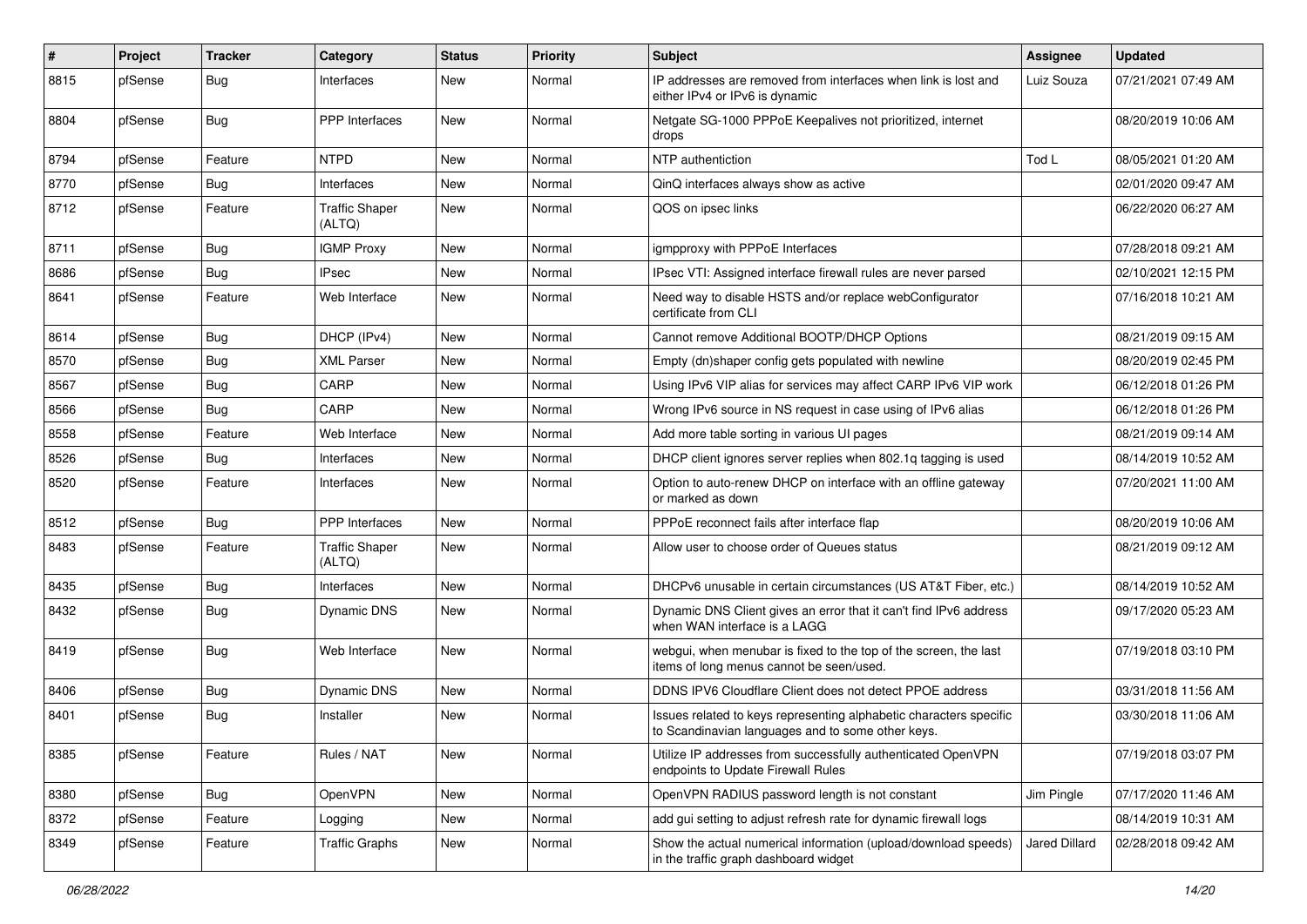| #    | <b>Project</b> | <b>Tracker</b> | Category                                 | <b>Status</b> | <b>Priority</b> | <b>Subject</b>                                                                                                          | Assignee             | <b>Updated</b>      |
|------|----------------|----------------|------------------------------------------|---------------|-----------------|-------------------------------------------------------------------------------------------------------------------------|----------------------|---------------------|
| 8346 | pfSense        | Feature        | <b>IPsec</b>                             | <b>New</b>    | Normal          | Let pFSense act as an IPSec XAuth VPN Client                                                                            |                      | 02/23/2018 07:39 AM |
| 8343 | pfSense        | Bug            | Gateways                                 | New           | Normal          | Gateway Routes (Default Routes) not removed in Kernel when<br>removed from GUI                                          |                      | 05/14/2020 01:22 AM |
| 8335 | pfSense        | <b>Bug</b>     | <b>LAGG Interfaces</b>                   | <b>New</b>    | Normal          | System hang with LACP downlink to UniFi switch                                                                          |                      | 08/21/2019 11:18 AM |
| 8330 | pfSense        | Feature        | DHCP (IPv4)                              | <b>New</b>    | Normal          | add options for ddns-local-address statements                                                                           |                      | 04/27/2021 12:31 PM |
| 8325 | pfSense        | <b>Bug</b>     | UPnP/NAT-PMP                             | <b>New</b>    | Normal          | UPnP not available for pppoe-Clients                                                                                    |                      | 11/15/2020 10:33 AM |
| 8324 | pfSense        | <b>Bug</b>     | Hardware / Drivers                       | <b>New</b>    | Normal          | bxe cards require promisc for OSPF                                                                                      | Luiz Souza           | 05/25/2020 03:19 PM |
| 8313 | pfSense        | Bug            | Notifications                            | <b>New</b>    | Normal          | STARTTLS auto detection not working                                                                                     |                      | 04/21/2022 12:39 PM |
| 8309 | pfSense        | Feature        | Hardware / Drivers                       | <b>New</b>    | Normal          | Include apuled driver to add support for LEDs on PC Engines<br>APU boards                                               | Darryn Storm         | 08/20/2019 08:47 AM |
| 8285 | pfSense        | Bug            | Web Interface                            | <b>New</b>    | Normal          | Actions on stale data may result in catastrophic results                                                                |                      | 01/16/2018 08:08 PM |
| 8274 | pfSense        | Feature        | <b>Traffic Graphs</b>                    | <b>New</b>    | Normal          | Reverse Inverse Traffic Graph View                                                                                      | <b>Jared Dillard</b> | 08/14/2019 10:31 AM |
| 8263 | pfSense        | <b>Bug</b>     | <b>Traffic Shaper</b><br>(ALTQ)          | <b>New</b>    | Normal          | Cannot create a nonlinear `Link Share` service curve because of:<br>"the sum of the child bandwidth higher than parent" |                      | 11/05/2020 07:31 AM |
| 8262 | pfSense        | Feature        | IPv6 Router<br>Advertisements<br>(RADVD) | <b>New</b>    | Normal          | Make each prefix flags configurable separately.                                                                         |                      | 01/16/2018 12:35 PM |
| 8243 | pfSense        | Feature        | <b>XMLRPC</b>                            | <b>New</b>    | Normal          | Sync dashboard settings over xmlrpc                                                                                     |                      | 08/21/2019 10:42 AM |
| 8236 | pfSense        | Feature        | <b>DNS Resolver</b>                      | <b>New</b>    | Normal          | Ability to configure "forward-first" and "forward-host" options for<br>more robust domain overrides in DNS Resolver     |                      | 12/26/2017 01:26 AM |
| 8207 | pfSense        | <b>Bug</b>     | <b>Operating System</b>                  | <b>New</b>    | Normal          | 2.4 cannot boot as a Xen VM with more than 7 NICs                                                                       |                      | 06/25/2022 05:42 PM |
| 8178 | pfSense        | Feature        | Package System                           | <b>New</b>    | Normal          | Allow setting attributes for form elements in package XML                                                               |                      | 12/09/2017 07:48 PM |
| 8177 | pfSense        | Bug            | Package System                           | <b>New</b>    | Normal          | "/xsl/package.xsl" is referenced in package XML files but not on<br>the firewall                                        |                      | 08/14/2019 09:56 AM |
| 8176 | pfSense        | Bug            | Package System                           | <b>New</b>    | Normal          | ./schema/packages.dtd -- referenced in *xml, but missing?                                                               |                      | 12/09/2017 06:52 PM |
| 8173 | pfSense        | Feature        | Interfaces                               | <b>New</b>    | Normal          | dhcp6c - RAW Options                                                                                                    |                      | 05/29/2022 05:34 PM |
| 8170 | pfSense        | Feature        | <b>XMLRPC</b>                            | <b>New</b>    | Normal          | XMLRPC Sync deletes entires on remote System                                                                            |                      | 08/21/2019 10:42 AM |
| 8168 | pfSense        | Feature        | <b>IPsec</b>                             | <b>New</b>    | Normal          | strongswan dhcp option                                                                                                  |                      | 12/19/2017 04:14 AM |
| 8149 | pfSense        | Feature        | <b>NTPD</b>                              | <b>New</b>    | Normal          | <b>NTPsec</b>                                                                                                           |                      | 10/11/2020 10:59 AM |
| 8130 | pfSense        | Bug            | <b>Traffic Graphs</b>                    | New           | Normal          | Status - Monitoring - Area chart displays traffic data differently<br>than Line or Bar charts                           |                      | 11/26/2017 01:40 PM |
| 8122 | pfSense        | Bug            | OpenVPN                                  | <b>New</b>    | Normal          | openvpn client is unable to use OTP (temporary) passwords                                                               |                      | 04/16/2018 09:28 AM |
| 8113 | pfSense        | Bug            | Interfaces                               | <b>New</b>    | Normal          | MTU setting on bridge, openypn clients ignored                                                                          |                      | 12/31/2021 05:55 PM |
| 8100 | pfSense        | <b>Bug</b>     | CARP                                     | New           | Normal          | pfsync Initially Deletes States on Primary for Connections<br><b>Established through Secondary</b>                      | Luiz Souza           | 02/08/2022 12:59 PM |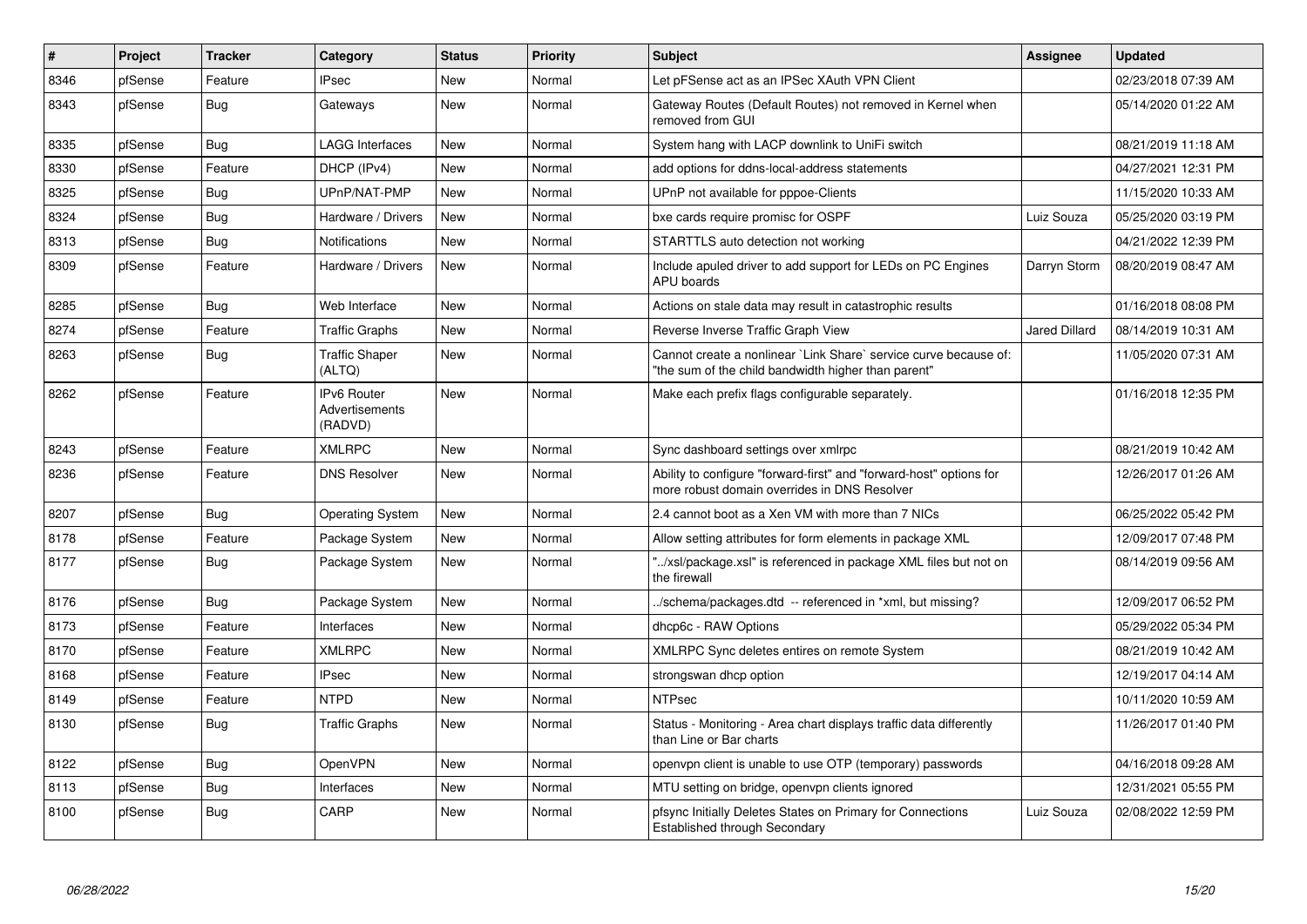| #    | Project | <b>Tracker</b> | Category                            | <b>Status</b> | <b>Priority</b> | <b>Subject</b>                                                                                                                    | <b>Assignee</b> | <b>Updated</b>      |
|------|---------|----------------|-------------------------------------|---------------|-----------------|-----------------------------------------------------------------------------------------------------------------------------------|-----------------|---------------------|
| 8095 | pfSense | Bug            | Translations                        | New           | Normal          | Unescaped simple quotes break JavaScript features when the<br>French translation is enabled                                       |                 | 08/21/2019 09:06 AM |
| 8087 | pfSense | Bug            | Authentication                      | New           | Normal          | Provide Calling-Station-ID to RADIUS backed VPN connections                                                                       |                 | 06/06/2020 05:36 AM |
| 8078 | pfSense | Feature        | <b>PPP</b> Interfaces               | <b>New</b>    | Normal          | PPPoE Reconnect Wait Time                                                                                                         |                 | 11/09/2017 05:13 PM |
| 8076 | pfSense | Bug            | Backup / Restore                    | <b>New</b>    | Normal          | User can easily apply an unusable interface configuration after<br>restore                                                        |                 | 08/14/2019 10:52 AM |
| 8073 | pfSense | <b>Bug</b>     | IPsec                               | New           | Normal          | Traffic inexplicably not going through IPSEC despite (in theory)<br>matching SPs                                                  |                 | 11/09/2017 02:51 AM |
| 8072 | pfSense | Bug            | <b>Traffic Shaper</b><br>(Limiters) | New           | Normal          | Limiter / Queue mask issues?                                                                                                      | Ivor Kreso      | 11/08/2017 07:56 PM |
| 8066 | pfSense | Bug            | Routing                             | New           | Normal          | Static routes not applied when they go out a interface using carp                                                                 |                 | 11/08/2017 02:04 AM |
| 8036 | pfSense | Feature        | <b>IPsec</b>                        | <b>New</b>    | Normal          | Want to run multiple Mobile Client IKEv2 server instances                                                                         |                 | 08/14/2019 09:31 AM |
| 8013 | pfSense | <b>Bug</b>     | IPsec                               | New           | Normal          | IPsec MSS clamping value shared for IPv4 and IPv6                                                                                 | Luiz Souza      | 10/28/2021 01:37 PM |
| 8004 | pfSense | Bug            | <b>NAT Reflection</b>               | New           | Normal          | Error notice for a deleted NAT that had a RULE or an existing<br>NAT which is claimed to have no NAT port                         |                 | 10/24/2017 06:39 PM |
| 7988 | pfSense | Feature        | Web Interface                       | <b>New</b>    | Normal          | Compact Theme based on Compact-RED with the default theme<br>colors.                                                              |                 | 10/23/2017 05:34 AM |
| 7986 | pfSense | Bug            | <b>Wireless</b>                     | <b>New</b>    | Normal          | WLAN card no longer properly initialized under 2.4.0                                                                              |                 | 06/19/2020 08:08 AM |
| 7977 | pfSense | Bug            | Translations                        | New           | Normal          | English text shown in stead of translated text (Routing - Gateway<br>groups - edit)                                               |                 | 08/21/2019 11:28 AM |
| 7974 | pfSense | Feature        | Dashboard                           | <b>New</b>    | Normal          | <b>ZFS RAID Monitor Not available</b>                                                                                             |                 | 08/20/2019 01:34 PM |
| 7971 | pfSense | Feature        | Captive Portal                      | New           | Normal          | Allow import, export and synchronization of MACs under Captive<br>Portal service                                                  |                 | 10/19/2017 04:56 AM |
| 7964 | pfSense | Bug            | Multi-WAN                           | <b>New</b>    | Normal          | Restart openvpn on gateway switching                                                                                              |                 | 08/19/2019 12:35 PM |
| 7957 | pfSense | Feature        | Web Interface                       | New           | Normal          | GUI theme - separate "colour" from "compact/normal" in theme<br>dropdown                                                          |                 | 10/17/2017 06:58 AM |
| 7956 | pfSense | Feature        | Web Interface                       | <b>New</b>    | Normal          | Favicon able to match GUI colour setting?                                                                                         |                 | 10/17/2017 06:36 AM |
| 7943 | pfSense | Bug            | Web Interface                       | New           | Normal          | CSS Overflow Fix for Drop Down Menus in webConfigurator                                                                           |                 | 11/21/2020 02:54 PM |
| 7922 | pfSense | Feature        | Rules / NAT                         | <b>New</b>    | Normal          | Add the option to select the ISP IPv6 Delegated Prefix as a<br>destination in firewall rules                                      |                 | 10/10/2017 06:36 PM |
| 7899 | pfSense | Bug            | <b>Traffic Shaper</b><br>(ALTQ)     | <b>New</b>    | Normal          | a floating 'match' rule on LAN does not put traffic from a broswer<br>on a clientpc into a shaper queue                           |                 | 09/28/2017 09:16 AM |
| 7888 | pfSense | Feature        | Package System                      | New           | Normal          | Add a button in package manager GUI to upgrade all packages                                                                       |                 | 09/28/2017 05:50 AM |
| 7881 | pfSense | Feature        | OpenVPN                             | New           | Normal          | OpenVPN client - add support for multiple server entries                                                                          |                 | 08/14/2019 09:32 AM |
| 7863 | pfSense | <b>Bug</b>     | User Manager /<br>Privileges        | New           | Normal          | The "WebCfg - All pages" permission inclueds the "User - System:<br>Shell account access" even though that is not a WebCofg page. |                 | 09/16/2017 05:13 AM |
| 7852 | pfSense | Feature        | <b>DNS Resolver</b>                 | New           | Normal          | Add views support to Unbound GUI                                                                                                  |                 | 09/11/2017 12:26 PM |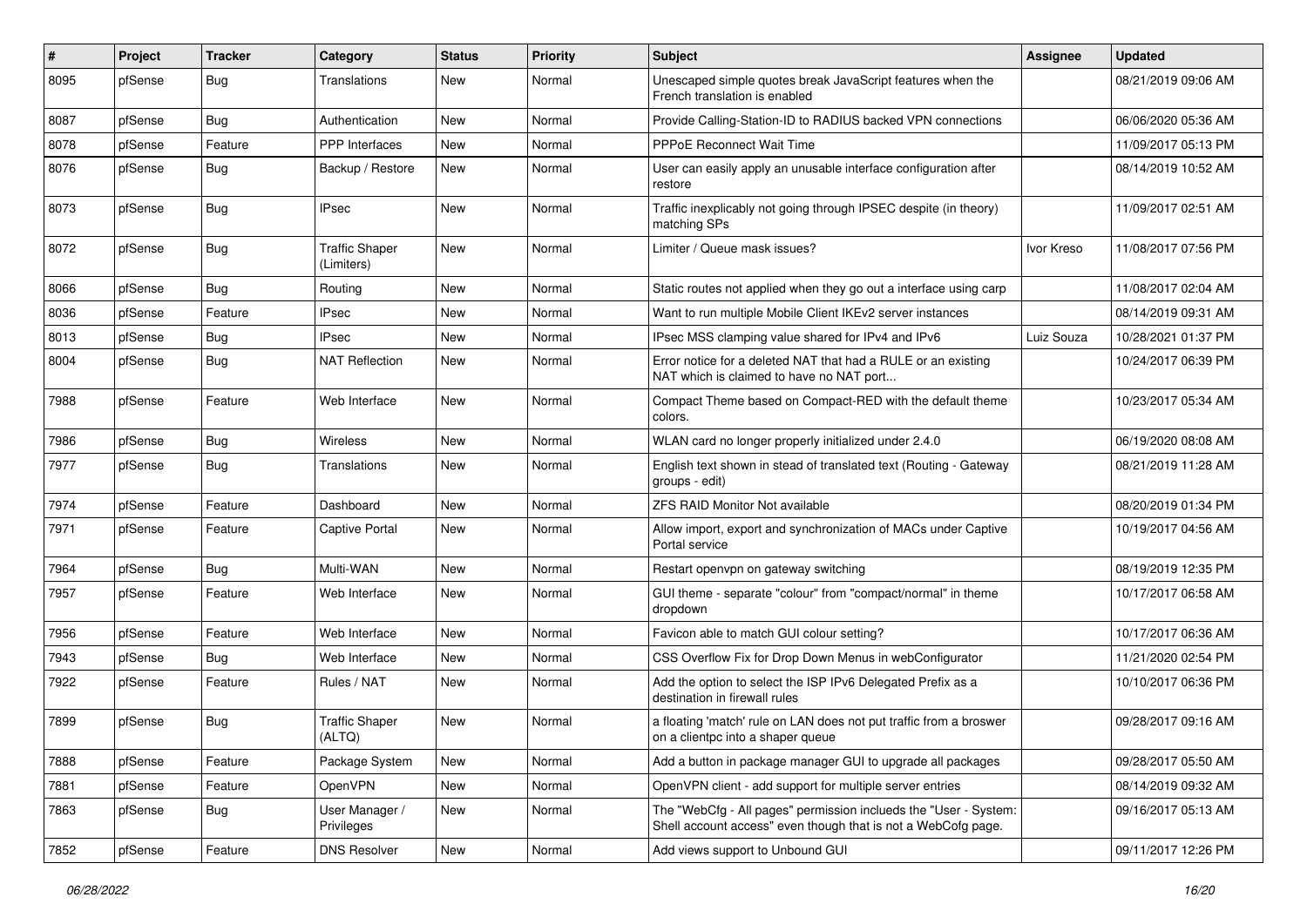| #    | Project | <b>Tracker</b> | Category                                        | <b>Status</b> | Priority | <b>Subject</b>                                                                                                        | <b>Assignee</b> | <b>Updated</b>      |
|------|---------|----------------|-------------------------------------------------|---------------|----------|-----------------------------------------------------------------------------------------------------------------------|-----------------|---------------------|
| 7821 | pfSense | <b>Bug</b>     | DHCP (IPv6)                                     | <b>New</b>    | Normal   | GIF does not support broadcast                                                                                        |                 | 08/29/2017 10:50 AM |
| 7812 | pfSense | Feature        | Web Interface                                   | New           | Normal   | ZFS handling of autopreplace                                                                                          |                 | 08/13/2019 03:53 PM |
| 7800 | pfSense | Feature        | Logging                                         | <b>New</b>    | Normal   | Add option for state logging                                                                                          |                 | 08/13/2019 03:51 PM |
| 7799 | pfSense | Feature        | Rules / NAT                                     | New           | Normal   | Make an ajax call to toggle logging by clicking on the logging icon<br>next to a rule                                 |                 | 08/13/2019 09:40 AM |
| 7783 | pfSense | Feature        | <b>Operating System</b>                         | New           | Normal   | Support for hosting VMs on pfSense using bhyve                                                                        |                 | 03/25/2022 11:53 AM |
| 7781 | pfSense | Feature        | Rules / NAT                                     | New           | Normal   | Please Enable Rule Separators on Manual Outbound NAT                                                                  |                 | 08/21/2019 09:07 AM |
| 7779 | pfSense | Bug            | OpenVPN                                         | <b>New</b>    | Normal   | Traffic crossing a site-to-site OpenVPN tunnel fails to fragment.                                                     |                 | 06/02/2021 08:26 AM |
| 7773 | pfSense | Feature        | <b>IPsec</b>                                    | New           | Normal   | IPSec using IKEv2 with split DNS not using provided domain<br>names                                                   |                 | 08/15/2017 05:25 PM |
| 7761 | pfSense | Feature        | Rules / NAT                                     | <b>New</b>    | Normal   | Add a way to match on IPv6 proto=0 (hop-by-hop header<br>extension)                                                   |                 | 08/13/2019 03:49 PM |
| 7757 | pfSense | Bug            | Backup / Restore                                | <b>New</b>    | Normal   | Auto Config Backup fails to upload unless Default Gateway is up                                                       |                 | 08/16/2019 12:47 PM |
| 7747 | pfSense | Feature        | Console Menu                                    | <b>New</b>    | Normal   | Minor UI Tweak: Make hitting enter on the console (esp via SSH)<br>should not log you out, but simply redraw the menu |                 | 08/01/2017 04:03 PM |
| 7738 | pfSense | Feature        | IPsec                                           | <b>New</b>    | Normal   | Highlight which IPSec (or other VPN) crypto modes are<br>hardware-accelerated in the UI                               |                 | 08/13/2019 03:46 PM |
| 7737 | pfSense | <b>Bug</b>     | <b>IPv6 Router</b><br>Advertisements<br>(RADVD) | New           | Normal   | radvd error message                                                                                                   |                 | 08/13/2019 09:41 AM |
| 7734 | pfSense | <b>Bug</b>     | DHCP (IPv6)                                     | <b>New</b>    | Normal   | Using opton ia pd0 does not renew prefix and prefix get dropped                                                       |                 | 07/31/2017 03:46 AM |
| 7720 | pfSense | Feature        | Hardware / Drivers                              | <b>New</b>    | Normal   | Add general watchdog kernel modules (like ichwd) and watchdogd<br>support in the GUI.                                 |                 | 08/19/2019 01:20 PM |
| 7671 | pfSense | Feature        | Gateway Monitoring                              | <b>New</b>    | Normal   | Gateway Monitoring Via Custom Script or Telnet.                                                                       |                 | 09/18/2020 02:59 PM |
| 7665 | pfSense | <b>Bug</b>     | Aliases / Tables                                | New           | Normal   | Host range validation for Aliases is not strict enough                                                                |                 | 08/21/2019 11:01 AM |
| 7626 | pfSense | Feature        | Interfaces                                      | <b>New</b>    | Normal   | Add IPoE support for WAN                                                                                              |                 | 01/01/2022 12:31 AM |
| 7602 | pfSense | Feature        | <b>Operating System</b>                         | <b>New</b>    | Normal   | Auto-Create bootable USB for recovery                                                                                 |                 | 08/13/2019 09:50 AM |
| 7590 | pfSense | <b>Bug</b>     | Diagnostics                                     | New           | Normal   | diag_edit do not save when nothing to sae (in directory browse<br>view)                                               |                 | 05/20/2017 05:04 PM |
| 7589 | pfSense | Bug            | Diagnostics                                     | <b>New</b>    | Normal   | diag edit.php old print info box                                                                                      |                 | 05/20/2017 05:02 PM |
| 7563 | pfSense | Feature        | L2TP                                            | New           | Normal   | 12tp Suggestion: consider allowing IP/Subnet for the user.                                                            |                 | 08/21/2019 10:52 AM |
| 7551 | pfSense | <b>Bug</b>     | Rules / NAT                                     | New           | Normal   | Dynamic IPsec endpoints not added to rule set after WAN<br>down/up                                                    |                 | 05/16/2017 02:26 PM |
| 7541 | pfSense | Feature        | Installer                                       | <b>New</b>    | Normal   | ZFS Install, add hot spare option                                                                                     |                 | 08/14/2019 09:32 AM |
| 7476 | pfSense | Bug            | Logging                                         | New           | Normal   | Dirty buffer used to build log messages?                                                                              |                 | 04/17/2017 09:51 PM |
| 7430 | pfSense | <b>Bug</b>     | Interfaces                                      | New           | Normal   | pfsense-utils.inc - where_is_ipaddr_configured() should account<br>for loopback interface                             |                 | 08/13/2019 03:48 PM |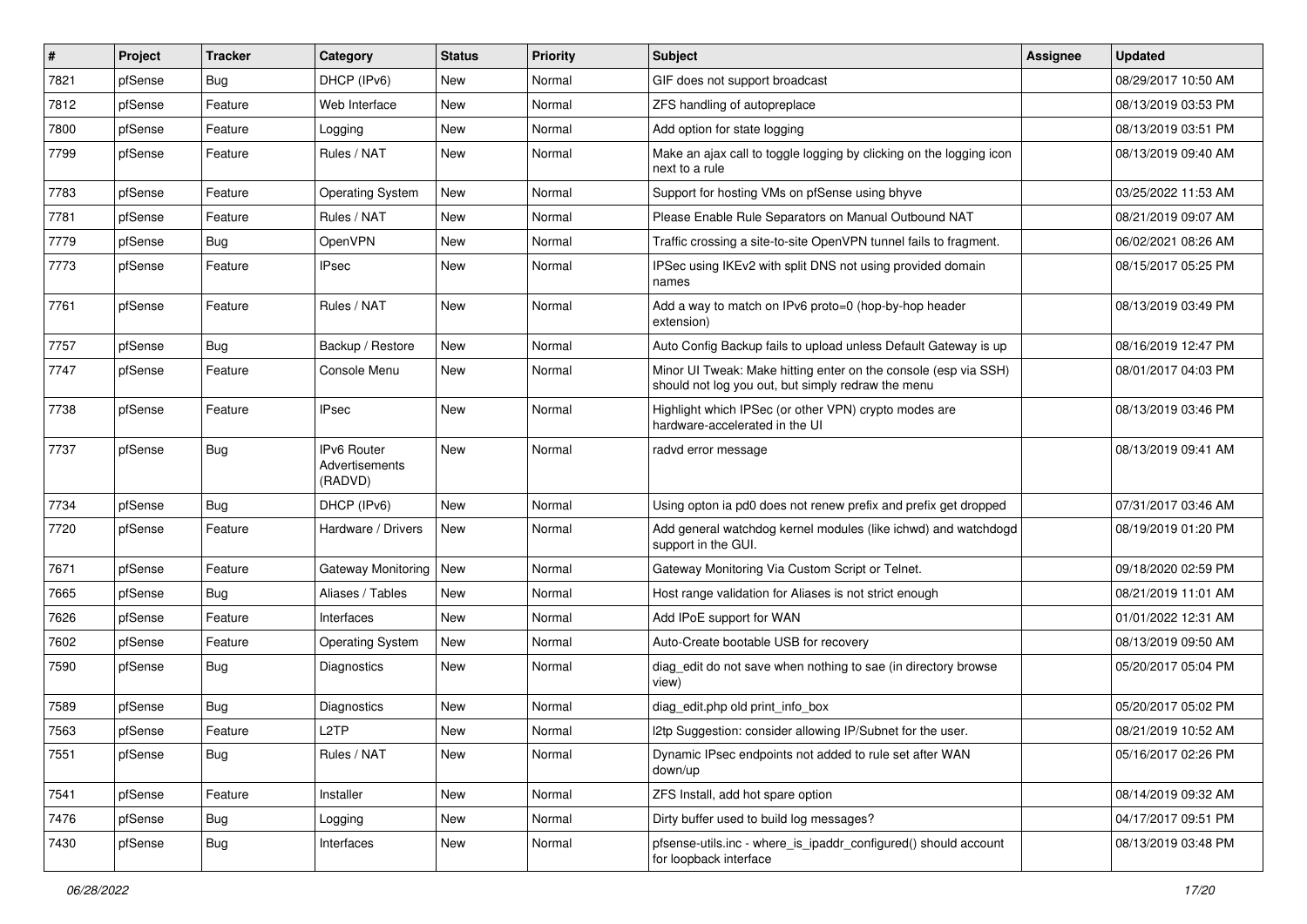| ∦    | Project | <b>Tracker</b>   | Category                                 | <b>Status</b> | <b>Priority</b> | <b>Subject</b>                                                                                                                | <b>Assignee</b>      | <b>Updated</b>      |
|------|---------|------------------|------------------------------------------|---------------|-----------------|-------------------------------------------------------------------------------------------------------------------------------|----------------------|---------------------|
| 7420 | pfSense | <b>Bug</b>       | <b>IPsec</b>                             | New           | Normal          | ipsec status freezing                                                                                                         |                      | 02/13/2020 09:09 AM |
| 7418 | pfSense | Feature          | <b>Dynamic DNS</b>                       | <b>New</b>    | Normal          | Dynamic dns should be sorted interface name                                                                                   |                      | 08/21/2019 08:58 AM |
| 7405 | pfSense | Feature          | DHCP (IPv4)                              | <b>New</b>    | Normal          | Ability to add dhcp host reservations from "Diagnostics -> ARP<br>table"                                                      |                      | 10/12/2020 08:22 AM |
| 7402 | pfSense | <b>Bug</b>       | Web Interface                            | <b>New</b>    | Normal          | Inconsistent use of htmlentities validation checks                                                                            |                      | 03/21/2017 08:58 AM |
| 7385 | pfSense | Todo             | Web Interface                            | New           | Normal          | Sanitize PHP includes                                                                                                         |                      | 08/13/2019 03:22 PM |
| 7373 | pfSense | <b>Bug</b>       | Rules / NAT                              | New           | Normal          | Firewall schedules GUI needs to be redone from scratch                                                                        |                      | 08/21/2019 08:56 AM |
| 7352 | pfSense | <b>Bug</b>       | Routing                                  | <b>New</b>    | Normal          | pfSense IPv6 static route is dumped after a WAN flap                                                                          |                      | 01/20/2022 09:35 AM |
| 7303 | pfSense | Bug              | IPv6 Router<br>Advertisements<br>(RADVD) | <b>New</b>    | Normal          | ipv6 connectivity lost on pfSense reboot                                                                                      |                      | 08/20/2019 12:23 PM |
| 7292 | pfSense | Feature          | Dynamic DNS                              | <b>New</b>    | Normal          | DynamicDNS configuration does not sync to HA secondary                                                                        |                      | 02/21/2017 04:56 PM |
| 7287 | pfSense | Feature          | <b>NTPD</b>                              | <b>New</b>    | Normal          | NTP add support for ACTS ref clock                                                                                            |                      | 10/12/2020 07:45 AM |
| 7281 | pfSense | Feature          | <b>OpenVPN</b>                           | New           | Normal          | OpenVPN: Add support for IPv6 dynamic prefix selection                                                                        |                      | 12/21/2017 08:56 PM |
| 7260 | pfSense | Feature          | Rules / NAT                              | New           | Normal          | Source OS / p0f Database Missing Modern Operating Systems                                                                     |                      | 04/18/2020 02:25 AM |
| 7248 | pfSense | Feature          | <b>IPsec</b>                             | <b>New</b>    | Normal          | Web UI for IPSec settings should warn about poor security<br>choices                                                          | Jim Pingle           | 10/31/2019 12:15 PM |
| 7244 | pfSense | Feature          | Developer Tools                          | <b>New</b>    | Normal          | Publish pfsense as a Vagrant Basebox                                                                                          |                      | 01/29/2019 04:09 AM |
| 7238 | pfSense | <b>Bug</b>       | Web Interface                            | New           | Normal          | Menu layout broken when using "Hostname in Menu" with long<br>hostnames                                                       |                      | 02/21/2017 07:01 AM |
| 7235 | pfSense | <b>Bug</b>       | <b>IPsec</b>                             | <b>New</b>    | Normal          | 4860 has not got significant IPsec performance rising with<br>enabled HW acceleration                                         | Luiz Souza           | 12/18/2021 04:32 PM |
| 7216 | pfSense | Feature          | Web Interface                            | <b>New</b>    | Normal          | Allow user to choose date display format                                                                                      | <b>Phillip Davis</b> | 02/02/2018 04:20 PM |
| 7212 | pfSense | Feature          | Hardware / Drivers                       | <b>New</b>    | Normal          | Provide Driver for SG-1000 Crypto Accelerator                                                                                 | Luiz Souza           | 08/20/2019 08:46 AM |
| 7201 | pfSense | Feature          | <b>NTPD</b>                              | New           | Normal          | NTP Support multiple GPS reference clocks                                                                                     |                      | 04/27/2021 12:31 PM |
| 7195 | pfSense | <b>Bug</b>       | Package System                           | <b>New</b>    | Normal          | pkg_edit.php - <checkenablefields> tag has no effect on fields<br/>other than checkbox/input</checkenablefields>              |                      | 08/21/2019 09:15 AM |
| 7182 | pfSense | Feature          | Dashboard                                | <b>New</b>    | Normal          | Break up System Widget on the Dashboard                                                                                       |                      | 08/21/2019 08:59 AM |
| 7172 | pfSense | <b>Bug</b>       | DHCP (IPv4)                              | <b>New</b>    | Normal          | Sorting by hostname in Services > DHCP Server > LAN should be<br>"natural" (alphanumeric friendly)                            |                      | 08/20/2019 03:47 PM |
| 7152 | pfSense | <b>Bug</b>       | <b>DNS Resolver</b>                      | New           | Normal          | Unbound / DNS Resolver issue if "Register DHCP static mappings<br>in the DNS Resolver" set before wildcard DNS custom options |                      | 12/18/2021 04:59 PM |
| 7113 | pfSense | Bug              | Dashboard                                | New           | Normal          | Interface name in Traffic Graphs                                                                                              |                      | 12/31/2021 05:40 PM |
| 7085 | pfSense | Feature          | Rules / NAT                              | New           | Normal          | Edit Firewall Rules Seperator                                                                                                 |                      | 09/10/2017 09:15 AM |
| 7082 | pfSense | <b>Bug</b>       | Package System                           | New           | Normal          | pkg_edit.php - impossible to use default_value with rowhelperfield                                                            |                      | 08/21/2019 09:15 AM |
| 7040 | pfSense | <sub>I</sub> Bug | Interfaces                               | New           | Normal          | Issue when disabling an interface                                                                                             |                      | 12/26/2016 02:56 AM |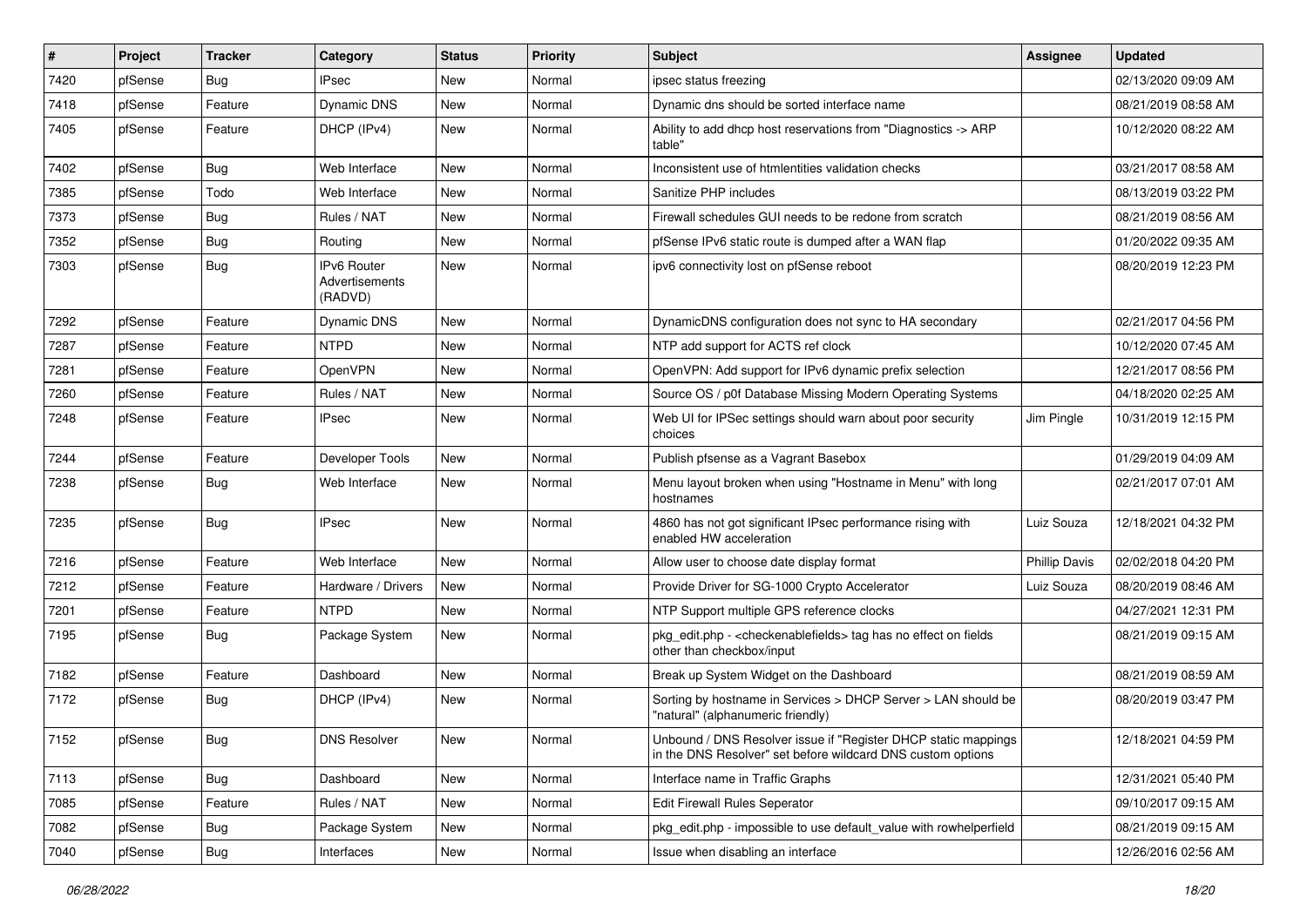| #    | Project | <b>Tracker</b> | Category                                        | <b>Status</b> | <b>Priority</b> | Subject                                                                                                                                                | Assignee        | <b>Updated</b>      |
|------|---------|----------------|-------------------------------------------------|---------------|-----------------|--------------------------------------------------------------------------------------------------------------------------------------------------------|-----------------|---------------------|
| 6993 | pfSense | <b>Bug</b>     | OpenVPN                                         | New           | Normal          | OpenVPN status error during CARP state transition                                                                                                      | James Webb      | 12/31/2021 05:44 PM |
| 6977 | pfSense | Bug            | Interfaces                                      | <b>New</b>    | Normal          | VLAN traffic is erroneously counted as underlying iface<br>(untagged) traffic                                                                          |                 | 08/13/2019 02:56 PM |
| 6960 | pfSense | Feature        | DHCP (IPv4)                                     | <b>New</b>    | Normal          | Consider replacing ISC DHCP server with KEA DHCP                                                                                                       |                 | 09/24/2020 01:59 PM |
| 6956 | pfSense | Feature        | <b>Captive Portal</b>                           | <b>New</b>    | Normal          | Allow more control over concurrent logins                                                                                                              |                 | 11/23/2016 12:01 PM |
| 6926 | pfSense | Bug            | UPnP/NAT-PMP                                    | <b>New</b>    | Normal          | Miniupnp advertising expired IPv6 address                                                                                                              |                 | 01/15/2022 08:29 PM |
| 6917 | pfSense | Feature        | Upgrade                                         | New           | Normal          | Add ability to choose from what IP/IFACE you search for updates                                                                                        |                 | 11/11/2016 09:51 AM |
| 6845 | pfSense | Feature        | Interfaces                                      | <b>New</b>    | Normal          | DHCP / DHCPv6 WAN client status page                                                                                                                   |                 | 08/19/2019 12:37 PM |
| 6823 | pfSense | Bug            | Interfaces                                      | New           | Normal          | No connectivity after changing link state to UP                                                                                                        |                 | 04/21/2022 12:39 PM |
| 6816 | pfSense | Feature        | <b>IPv6 Router</b><br>Advertisements<br>(RADVD) | <b>New</b>    | Normal          | Status and/or Diagnostics page for radvd                                                                                                               |                 | 08/13/2019 02:35 PM |
| 6803 | pfSense | Bug            | Web Interface                                   | <b>New</b>    | Normal          | CSRF timeout occurs when it (probably) shouldn't                                                                                                       |                 | 11/03/2016 09:43 PM |
| 6799 | pfSense | Bug            | Rules / NAT                                     | <b>New</b>    | Normal          | Using NOT (!) with interface subnet macros results unexpected<br>traffic passing when multiple subnets are included in the macro<br>(i.e. VIP subnets) |                 | 02/07/2022 02:18 PM |
| 6796 | pfSense | Feature        | Interfaces                                      | <b>New</b>    | Normal          | Allow hostnames as GRE and GIF endpoints                                                                                                               |                 | 08/13/2019 02:35 PM |
| 6776 | pfSense | Feature        | Rules / NAT                                     | <b>New</b>    | Normal          | Allow disabling of "filter rule association" by default                                                                                                |                 | 08/17/2021 10:56 AM |
| 6742 | pfSense | Feature        | Authentication                                  | <b>New</b>    | Normal          | OAuth2 authentication for OpenVPN (and for FreeRadius)                                                                                                 | Jim<br>Thompson | 10/19/2020 09:19 AM |
| 6738 | pfSense | Feature        | Web Interface                                   | <b>New</b>    | Normal          | GUI Action Buttons replicated to the top of the List                                                                                                   |                 | 07/10/2021 01:04 PM |
| 6691 | pfSense | Bug            | DHCP (IPv6)                                     | New           | Normal          | dhcp6c quits after only two tries if no response was received                                                                                          |                 | 12/07/2020 04:25 PM |
| 6627 | pfSense | Bug            | Rules / NAT                                     | <b>New</b>    | Normal          | floating tab match rules ignore quick action so should be removed                                                                                      |                 | 07/18/2016 02:15 PM |
| 6615 | pfSense | Feature        | DHCP (IPv4)                                     | <b>New</b>    | Normal          | new DHCP server option                                                                                                                                 |                 | 08/13/2019 01:39 PM |
| 6604 | pfSense | Feature        | <b>NTPD</b>                                     | New           | Normal          | Allow NTP server list to be overridden by DHCP/PPP                                                                                                     |                 | 08/13/2019 01:39 PM |
| 6602 | pfSense | Feature        | User Manager /<br>Privileges                    | New           | Normal          | Config writes denied via "deny config write" permission should<br>notify as such                                                                       |                 | 08/20/2019 03:43 PM |
| 6574 | pfSense | Feature        | Hardware / Drivers                              | <b>New</b>    | Normal          | Support USB RNDIS network interfaces                                                                                                                   |                 | 08/20/2019 08:46 AM |
| 6569 | pfSense | Feature        | <b>NTPD</b>                                     | <b>New</b>    | Normal          | Support Rockwell ZODIAC binary protocol (Jupiter receiver) for<br>high precision                                                                       | Jim Pingle      | 07/18/2016 11:45 AM |
| 6554 | pfSense | i Feature      | <b>NTPD</b>                                     | New           | Normal          | Reintroduce NTP mode7 for IEEE 1588 PTPd interop                                                                                                       |                 | 08/13/2019 01:40 PM |
| 6541 | pfSense | <b>Bug</b>     | IPv6 Router<br>Advertisements<br>(RADVD)        | New           | Normal          | IPv6 RAs always include on-link prefix; clients may not use<br>DHCPv6 managed addresses                                                                |                 | 08/13/2019 03:23 PM |
| 6539 | pfSense | Feature        | Rules / NAT                                     | New           | Normal          | ICMPv6 filtering requires multiple rules - no range support                                                                                            |                 | 08/13/2019 01:23 PM |
| 6501 | pfSense | Todo           | Web Interface                                   | New           | Normal          | Tightening up subnet expansion                                                                                                                         |                 | 08/13/2019 01:23 PM |